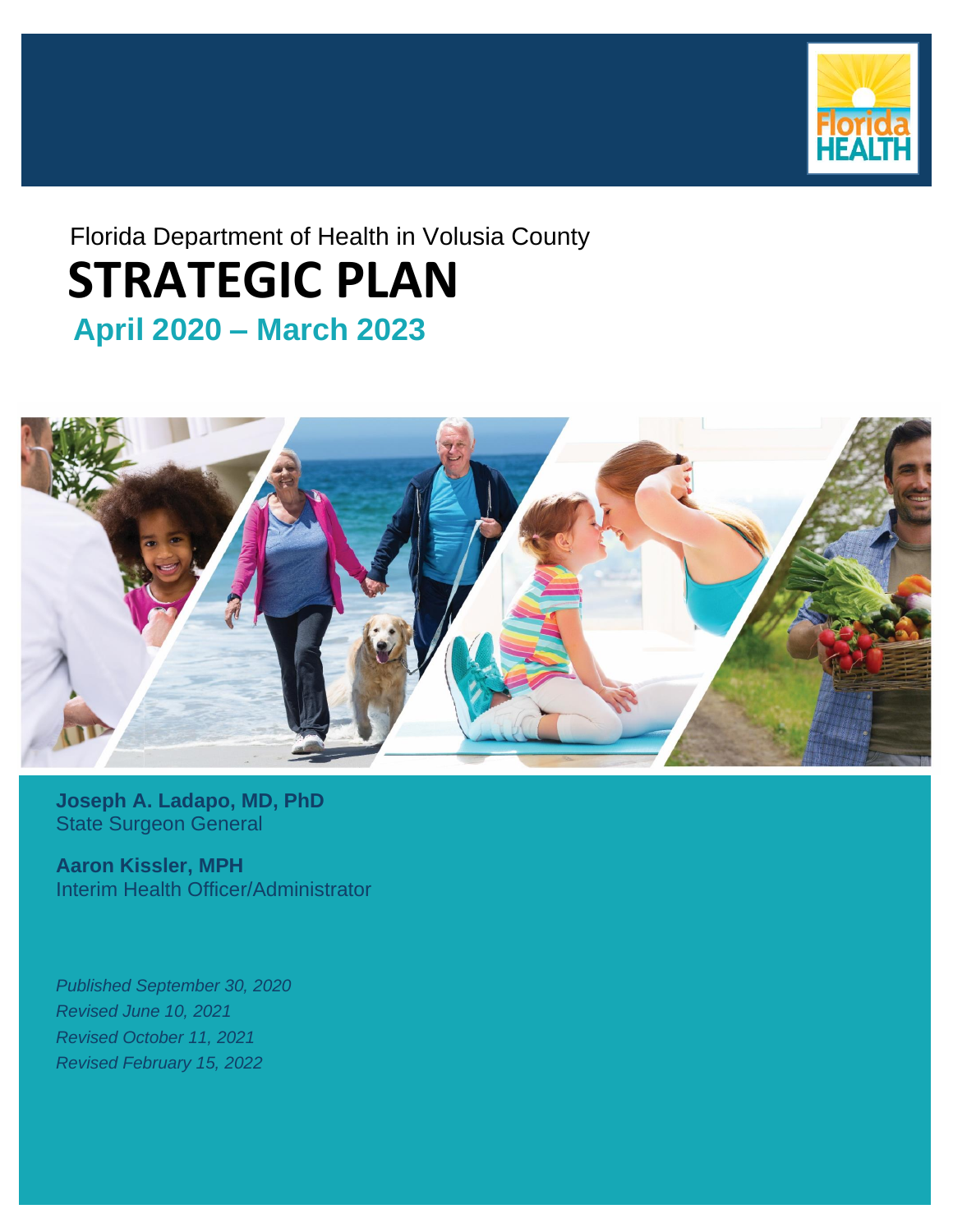### **Produced by:**

**Florida Department of Health in Volusia County 1845 Holsonback Dr. Daytona Beach, FL 32117 [http://VolusiaHealth.com](http://volusiahealth.com/)**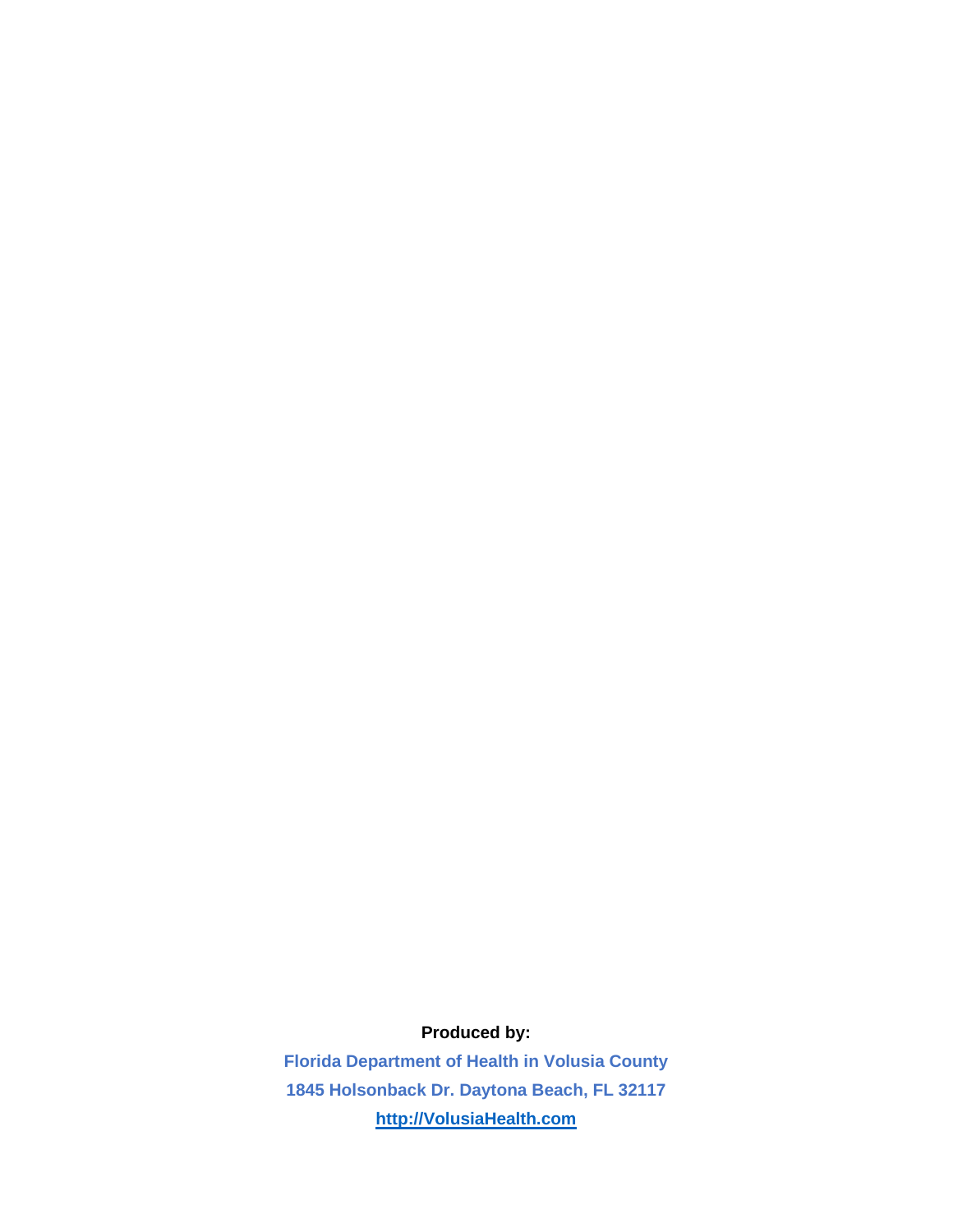# TABLE OF CONTENTS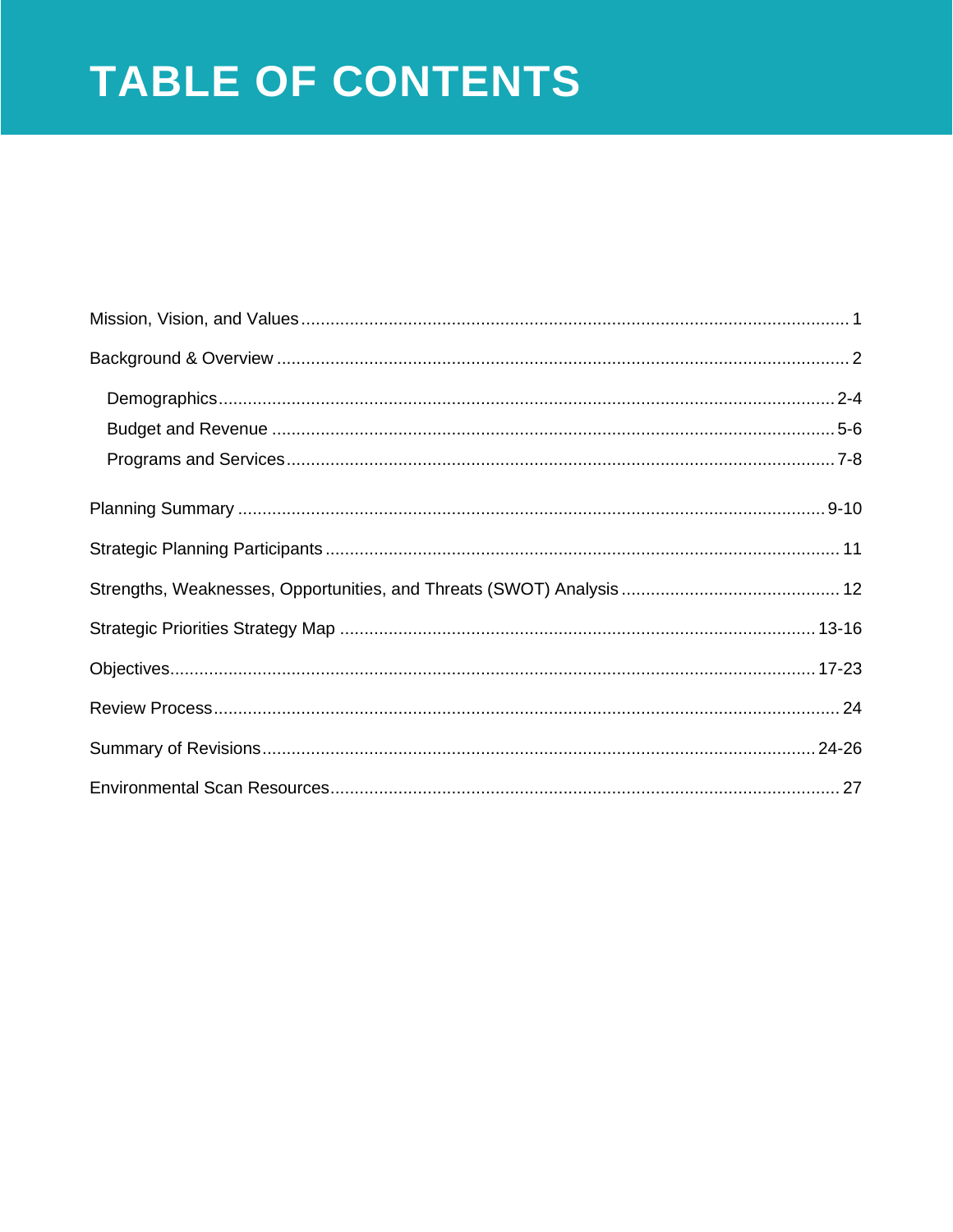

# <span id="page-3-0"></span>Mission, Vision, and Values

Public Health Accreditation Board (PHAB) 5.3.2A.a: The strategic plan must include the health department's mission, vision, and guiding principles/values for the health department.

## • OUR MISSION

#### Why do we exist?

To protect, promote and improve the health of all people in Florida through integrated state, county and community efforts.

## **OUR VISION**

What do we want to achieve? To be the Healthiest State in the Nation.



## **OUR VALUES**

#### What do we use to achieve our mission and vision?

- *I nnovation* We search for creative solutions and manage resources wisely.
- C ollaboration We use teamwork to achieve common goals and solve problems.
- A ccountability We perform with integrity and respect.
- R esponsiveness We achieve our mission by serving our customers and engaging our partners.
- **E** xcellence

We promote quality outcomes through learning and continuous performance improvement.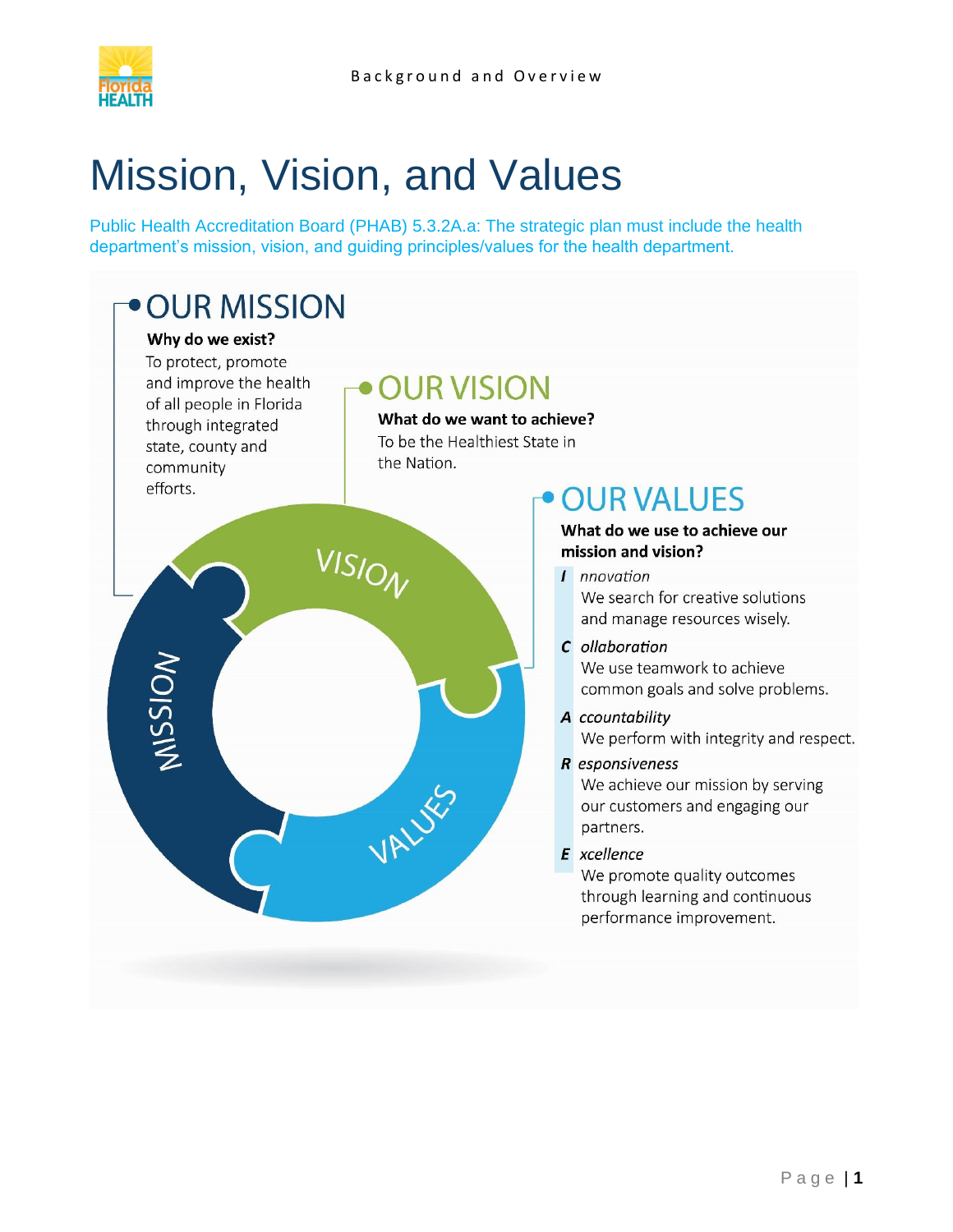

# <span id="page-4-0"></span>**Background and Overview**

Public health touches every aspect of our daily lives. Public health aims to provide the maximum benefit for the largest number of people. It is what we do collectively to ensure conditions in which people can be healthy. Public health is a well-established science that has been in practice for hundreds of years. It is based upon the social, behavioral, environmental, biological, and socioeconomic factors that impact population-wide health.

**The over-arching goal of public health** is to protect and improve the health of communities through education, promotion of healthy lifestyles and research for disease and injury prevention. Through research, surveillance and data analysis, we develop programs and policies that protect the health of the entire community.

## <span id="page-4-1"></span>**Demographics**

The Florida Department of Health in Volusia County serves a population of 547,538.

**Where we live influences our health.** Demographic, socioeconomic, and environmental factors create unique community health service needs. Key characteristics that set Volusia County apart are its large percentage of elderly residents, particularly among the White population. While 80.6% of Volusia County's population is White, that number increases to 90.5% when assessing Volusia County residents over the age of 65. See tables below.

|                  | County $-2018$      | <b>State - 2018</b>     |                         |  |
|------------------|---------------------|-------------------------|-------------------------|--|
| <b>Age Group</b> | <b>Total Number</b> | <b>Total Percentage</b> | <b>Total Percentage</b> |  |
| $< 5$ years      | 25,808              | 4.71%                   | 5.33%                   |  |
| 5 - 14 years     | 54,148              | 9.89%                   | 11.14%                  |  |
| 15 - 24 years    | 61,166              | 11.17%                  | 11.69%                  |  |
| 25 - 44 years    | 122,036             | 22.29%                  | 25.10%                  |  |
| <b>Subtotal</b>  | 263,158             | 48.06%                  | 53.25%                  |  |
| 45 - 64 years    | 150,636             | 27.51%                  | 26.28%                  |  |
| 65 - 74 years    | 75,141              | 13.72%                  | 11.29%                  |  |
| > 74 years       | 58,603              | 10.70%                  | 9.18%                   |  |
| <b>Subtotal</b>  | 284,380             | 51.94%                  | 46.75%                  |  |

#### **Population by Age Volusia County and Florida**

Source: U.S. Census Bureau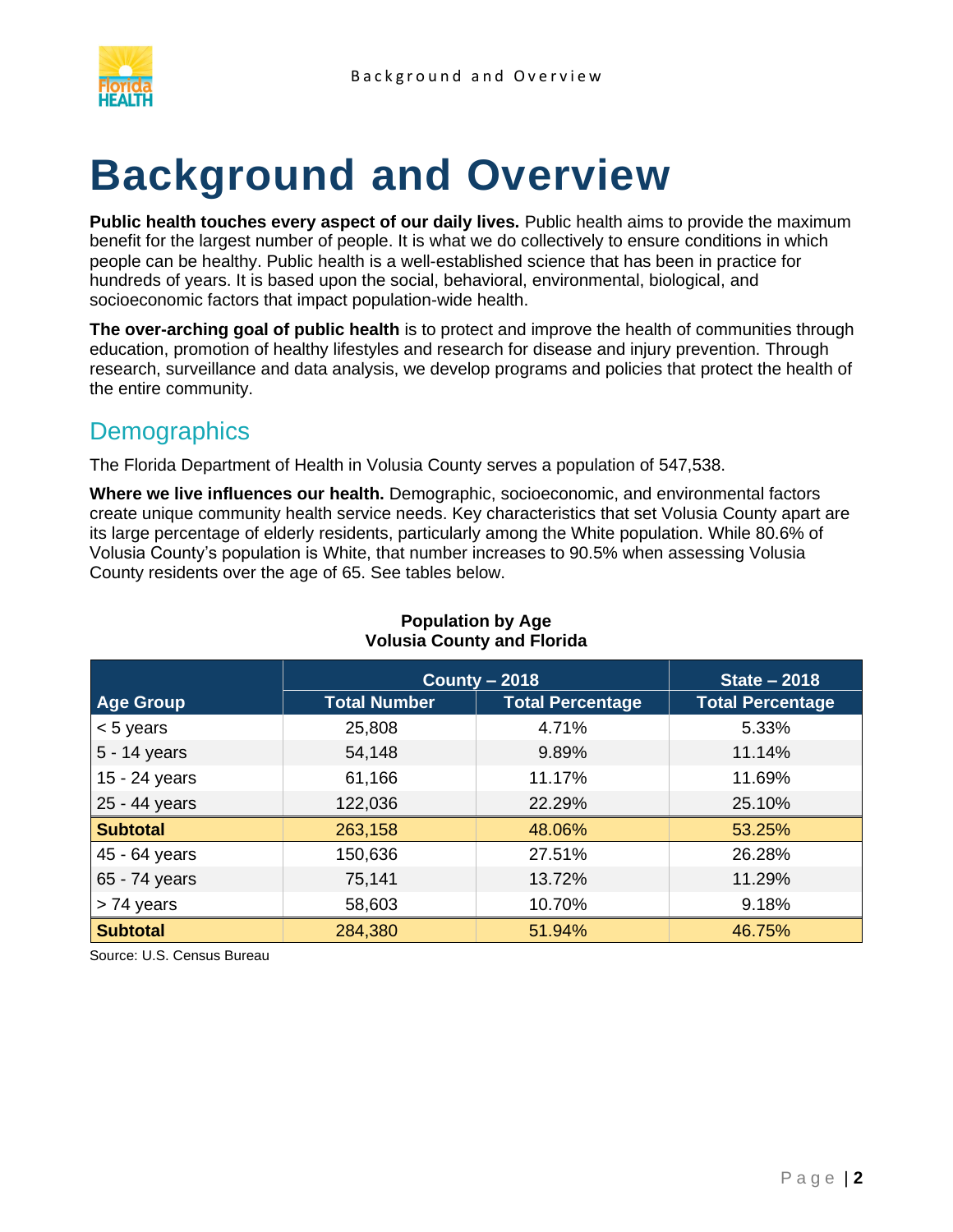

**Population by Race & Ethnicity Volusia County and Florida**

## Demographics (Cont'd)

#### **Racial Group Volusia – 2018 State – 2018 Percent of Total Percent of 65+ Percent of Total Percent of 65+** White 80.6% 90.5% 74.6% 86.5% Black or African American 11.1% 5.6% 16.0% 9.0% American Indian or Alaskan Native 0.4% and 0.2% 0.3% 0.2% 0.2% Asian 1.8% 1.0% 2.8% 2.0% Native Hawaiian and Other Pacific Islander 0.0% 0.0% 0.1% 0.0% Some other race  $\begin{array}{|c|c|c|c|c|} \hline 4.5\% & 1.9\% & 3.3\% & 1.3\% \hline \end{array}$ Two or more races  $1.6\%$   $0.8\%$   $1.0\%$ **Ethnic Group** Hispanic or Latino origin (of any race) 14.5% 7.1% 26.1% 15.3% White alone, not Hispanic or Latino 70.7% 85.8% 53.3% 73.1%

Source: U.S. Census Bureau

Socioeconomic status can lead to certain population sub-groups being disproportionately burdened by specific chronic diseases and illness. Factors such as lack of financial security, reduced access to quality health care, and limited health literacy, among other things, are at the forefront when discussing disparaging health outcomes. See the following page for common social determinants of health as well as some of their associated outcomes.

In comparison to White and Hispanic residents in Volusia County, Black Volusia County residents have the lowest high school graduation rate and median household income, as well as the highest percentage of individuals living below the poverty line.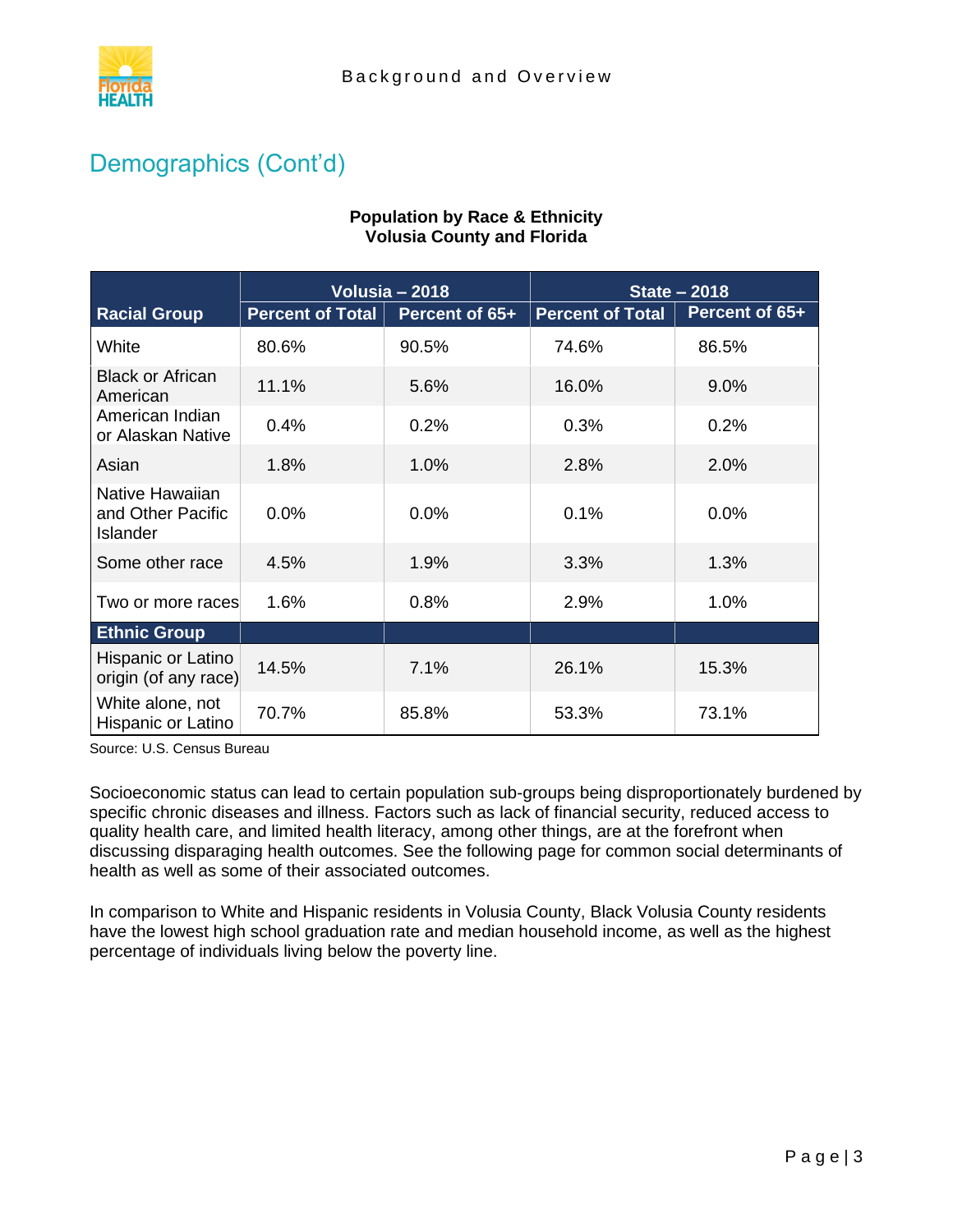

## Demographics (Cont'd)

#### **Social Determinants of Health Volusia County, 2018**

| Race         | <b>High School</b><br><b>Graduation Rate</b> | <b>Median Household</b><br><b>Income</b> | <b>Percent Below</b><br><b>Poverty</b> |
|--------------|----------------------------------------------|------------------------------------------|----------------------------------------|
| <b>Black</b> | 76.4%                                        | \$31,356                                 | 27.5%                                  |
| Hispanic     | 81.5%                                        | \$38,103                                 | 21.8%                                  |
| White        | 87.3%                                        | \$49,002                                 | 13.1%                                  |
| All          | 84.5%                                        | \$46,760                                 | 15.2%                                  |

Sources: Florida Department of Education; U.S. Census Bureau; U.S. Census Bureau

It is worth noting that Volusia County, regardless of race, experiences higher death rates for selected indicators than the state of Florida. Diabetes, heart disease, HIV/AIDS, and pneumonia lead to death more frequently among Black Volusia County residents when compared to White and Hispanic residents.

|              | <b>Diabetes</b><br><b>Death Rate</b> |                | <b>Heart Disease</b><br><b>Death Rate</b> |                | <b>HIV/AIDS</b><br><b>Death Rate</b> |                | <b>Pneumonia</b><br><b>Death Rate</b> |         |
|--------------|--------------------------------------|----------------|-------------------------------------------|----------------|--------------------------------------|----------------|---------------------------------------|---------|
| Race         | <b>Volusia</b>                       | <b>Florida</b> | <b>Volusia</b>                            | <b>Florida</b> | <b>Volusia</b>                       | <b>Florida</b> | <b>Volusia</b>                        | Florida |
| <b>Black</b> | 49.8                                 | 38.1           | 229.6                                     | 169.5          | 12.0                                 | 11.2           | 17.3                                  | 10.1    |
| White        | 25.7                                 | 18.3           | 185.5                                     | 144.9          | 2.4                                  | 1.5            | 10.3                                  | 8.0     |
| Hispanic     | 22.1                                 | 18.5           | 125.3                                     | 116.9          | 2.8                                  | 1.8            | 12.7                                  | 7.0     |
| All          | 26.9                                 | 20.4           | 185.7                                     | 147.7          | 3.0                                  | 2.9            | 10.7                                  | 8.3     |

Note: Rates are age-adjusted and per 100,000 population

Source: Florida Department of Health, Bureau of Vital Statistics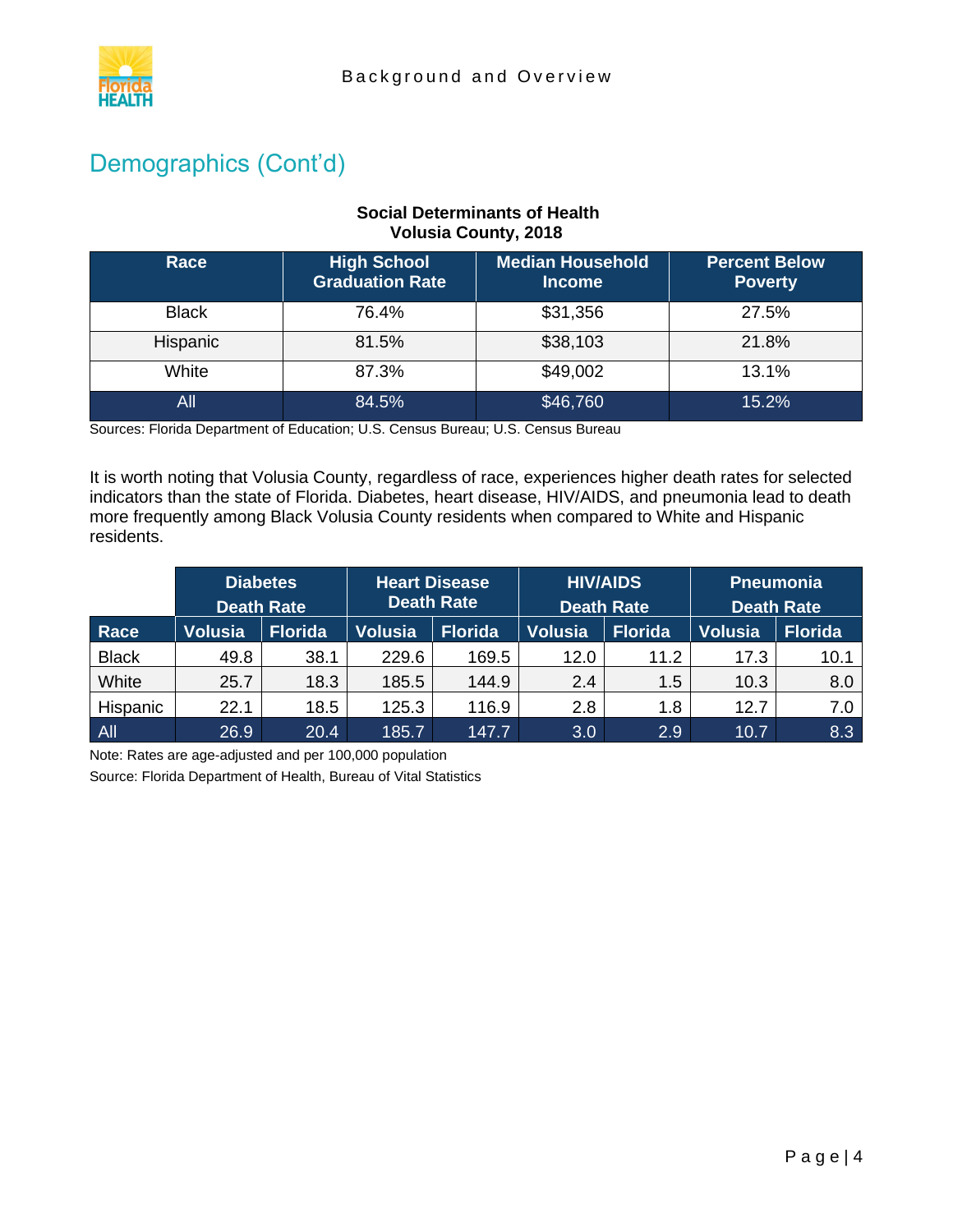



### <span id="page-7-0"></span>Budget and Revenue

Financial resources for the Florida Department of Health in Volusia County are provided through multiple sources. These include fees, grants, and budget allocations from the County, State, and Federal governments. Please see the data below.

#### **The Florida Department of Health in Volusia County Revenue Percentage by Source Fiscal Year 2019-2020**



Source: 2019-2020 Funding Trend Analysis Workbook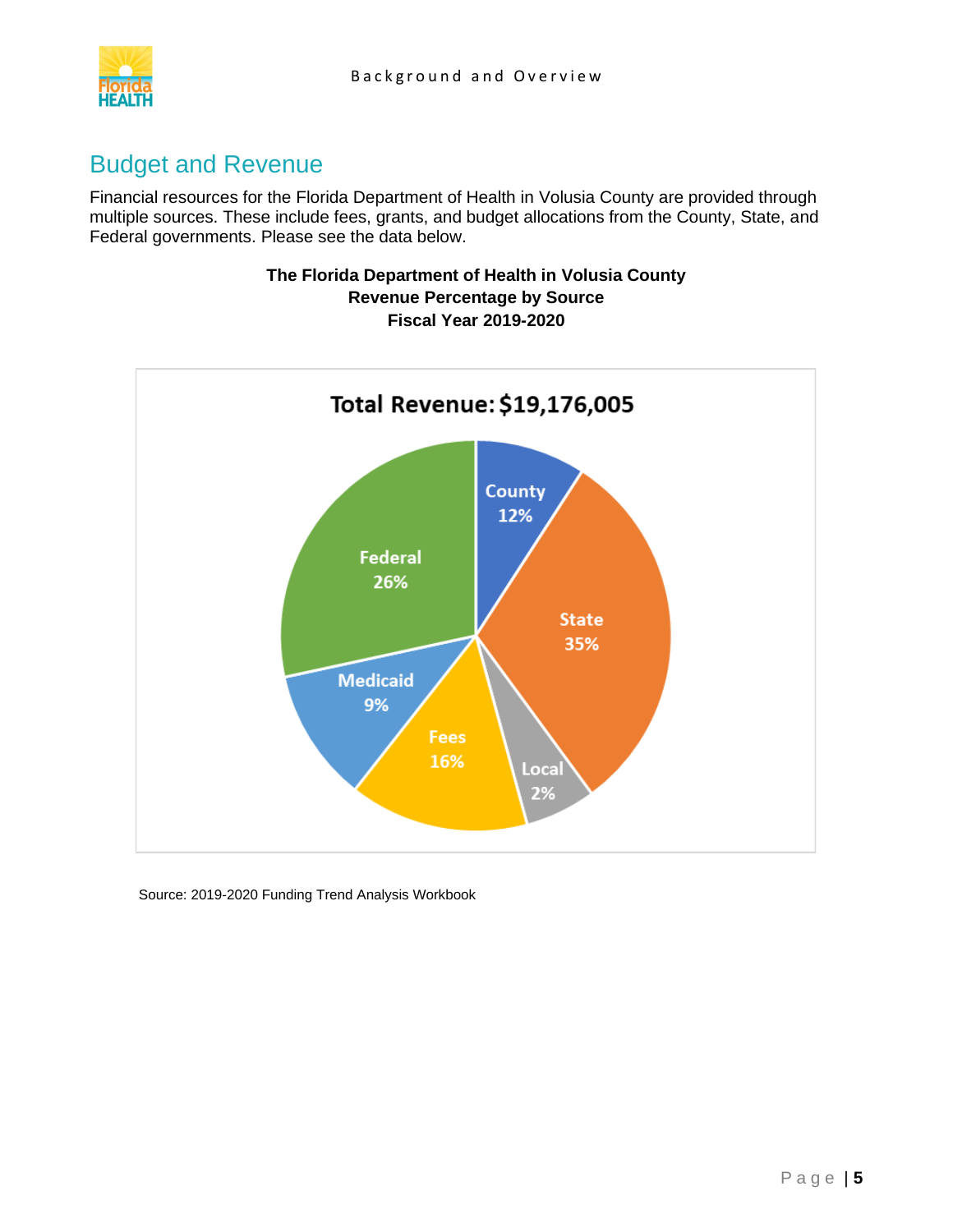

## Budget and Revenue (Cont'd)

The primary factors impacting budget and revenue changes that will affect our future services and programs in Volusia County are related to the impact COVID-19 has had (and will have) on state and local funding. The impact this will have on objectives outlined in this plan is still to be determined. The graph below represents our revenue and expense relationship over the past five years. As illustrated, strong budget management has enabled us to balance our revenue and expenses.



Source: 2014-2020 Funding Trend Analysis Workbook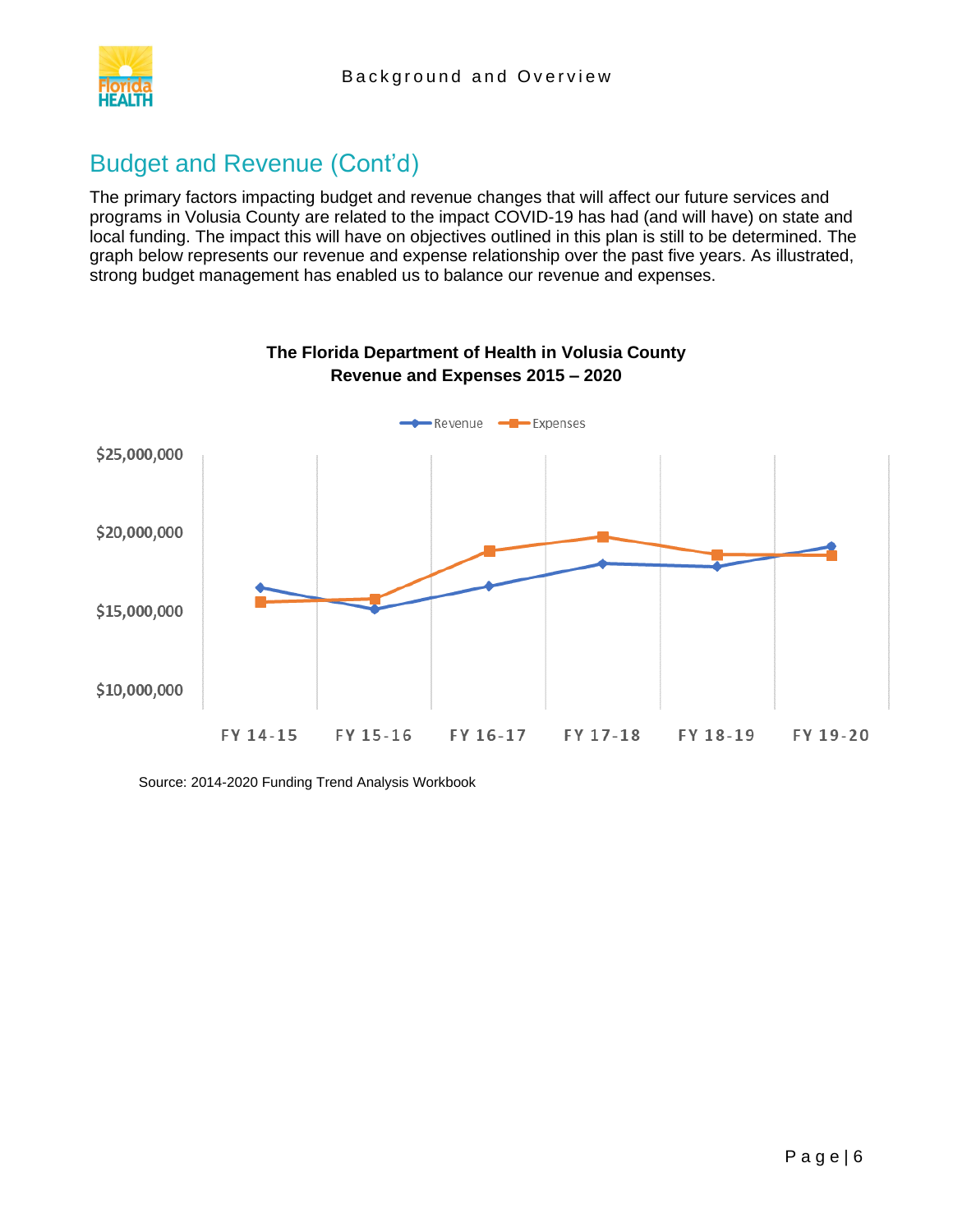

### <span id="page-9-0"></span>Programs and Services

**Some of the most effective strategies for improving public health** include policies and programs that shape the environment and create opportunities for healthier behaviors. This is the basis for the Florida Department of Health in Volusia County's commitment to providing the highest standards of public health through the following core functions and services:

#### **Environmental Health**

We protect the health of the community by monitoring and regulating environmental activities which may contribute to the occurrence or transmission of disease by ensuring safe drinking water, safe food, proper sewage disposal, clean swimming pools, as well as conducting complaint investigations and enforcing public health laws. We also perform routine inspections of tanning salons, tattoo and piercing salons, and mobile home parks.

#### **Communicable Disease and Epidemiology**

We protect the health of the community through the surveillance, monitoring, and prevention of infectious and communicable diseases. Activities include investigating contagious disease cases and outbreaks, sexually transmitted infections (STI) detection and control, AIDS/HIV treatment and education, immunizations, and tuberculosis (TB) control. We engage the community through health fairs, testing events, presentations, and educational classes that we host.

#### **Public Health Preparedness**

We partner with the local healthcare system, emergency management, government, and the community on preparedness and response to natural and man-made disasters. The preparedness effort focuses on developing critical capabilities necessary for an effective disaster response to keep the community safe and to minimize loss.

#### **Community Health Promotion**

We plan and implement inclusive community health programs to promote healthy behaviors and reduce chronic disease through education, community outreach, and collaborative partnerships. Our programs promote ideas such as maintaining healthy weight, and worksite wellness. We perform non-clinical work, collaborating with community partners to help address social or socialemotional issues that influence health.

#### **Health Equity**

We strive to reach health equity in our county. Achieving health equity requires valuing everyone equally with focused and ongoing societal efforts to address avoidable inequalities, historical and contemporary injustices, and the elimination of health and health care disparities. Our department has recently opened a new location in a community in which many individuals experiencing disparaging outcomes live. We hope providing co-located services within the community that has the greatest need will lend itself to reducing disparities in our county.

#### **Clinical Services**

We have a variety of services for expecting moms, newborn babies, infants and toddlers, schoolaged children, adolescents, and adults. We also offer cost-effective dental services for community members of all ages. Our services are provided by highly qualified physicians, nurses, social workers, and other health care providers.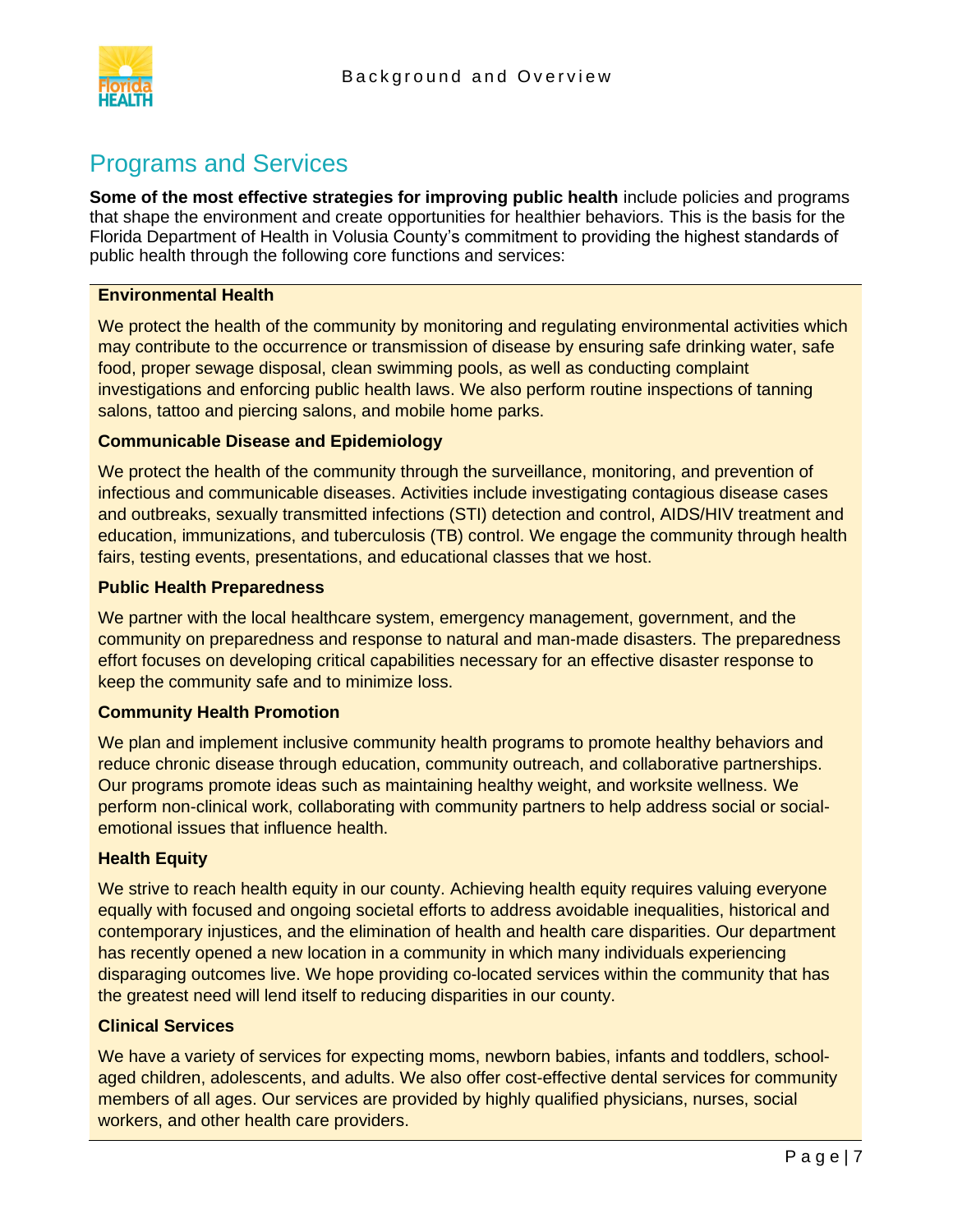

## Programs and Services (Cont'd)

#### **Vital Statistics**

We maintain Florida birth and death records locally and can assist with birth, death, marriage, and divorce records for all fifty states. Using data collected by our office, we can assist the state with tracking causes of morbidity and mortality— two main indicators of health status.

#### **Administrative Services**

We offer extensive administrative support services to our locations throughout Volusia County as well as surrounding counties. The administrative support functions include billing, purchasing, information technology, and other data support services.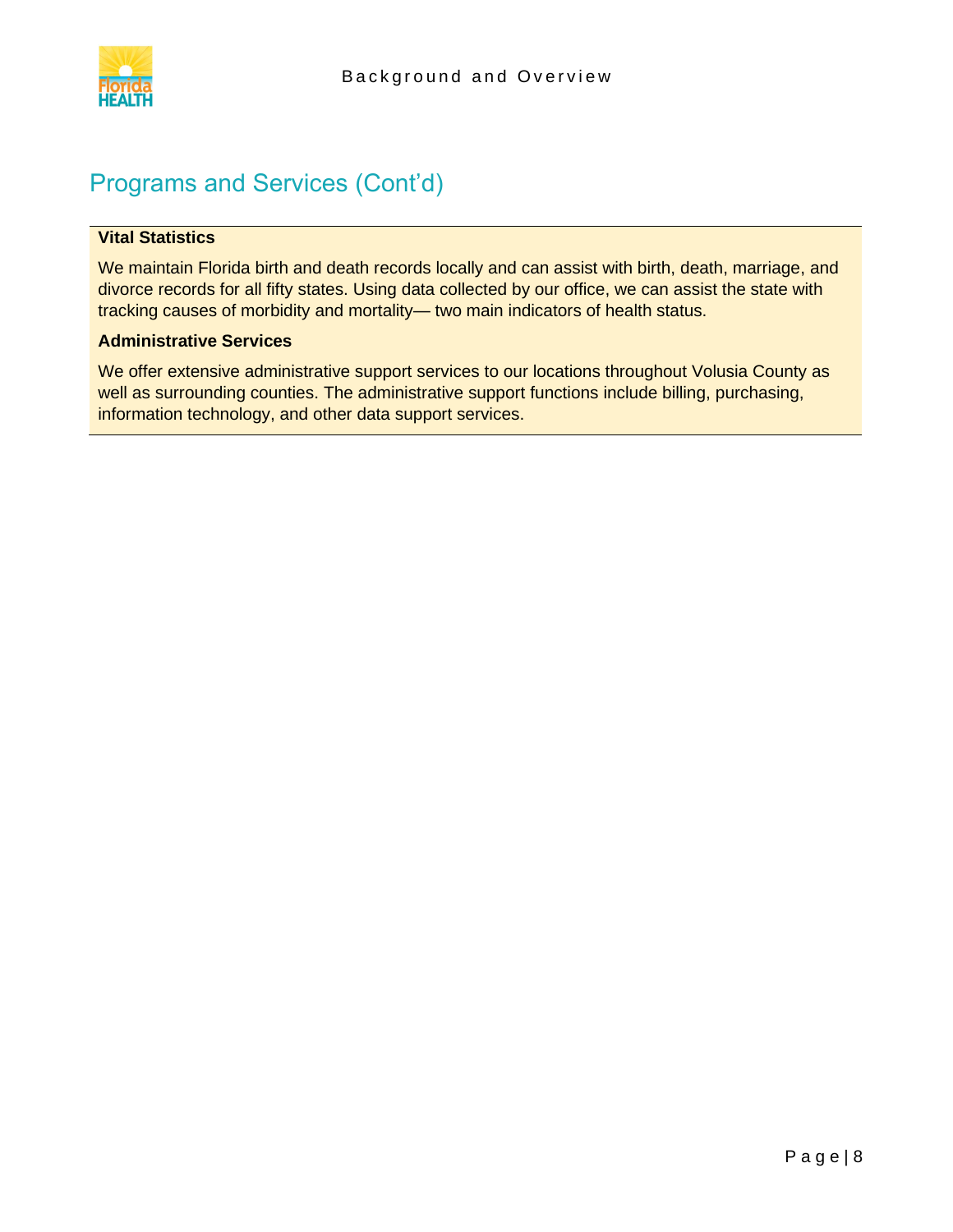

## <span id="page-11-0"></span>[Planning Summary](#page-11-0)

PHAB 5.3.1.A.b: Documentation must include a summary or overview of the strategic planning process, including the number of meetings, duration of the planning process, and the methods used for the review of major elements by stakeholders. Steps in the planning process must be described. Examples of descriptions for steps include: opportunities and threats analysis, environmental scanning process, stakeholder analysis, storyboarding, strengths and weaknesses analysis, and scenario development.

The strategic plan sets the direction for action for the Florida Department of Health in Volusia County for a three-year cycle. As part of the performance management (PM) system, it identifies the priority focus areas for the department, and aligns with state and national priorities. The Florida Department of Health in Volusia County performance management system is designed to ensure continuous improvement and progress toward goals. The system allows the department to track performance by systematically collecting and analyzing data. It also includes forums for routinely discussing performance to identify opportunities and targets for improvement.

The performance management system is integrated into the operations and practices. The system does the following:

- Sets organizational objectives by developing strategic health improvement, quality improvement, and workforce development plans at multiple levels across the department that are aligned with the overall agency goals and objectives.
- Identifies performance indicators and establishes processes to measure and report on progress toward achieving objectives on a regular basis.
- Identifies areas where achieving objectives requires focused quality improvement processes.
- Provides visible leadership for ongoing performance management.

The Florida Department of Health in Volusia County Performance Management Council (PMC) is the foundation of the department's performance management system. The primary functions of the Council are to:

- Advise and guide the creation, deployment, and continuous evaluation of the performance management system and its components.
- Continuously and routinely monitor and evaluate performance toward achieving strategic objectives in the health improvement, agency strategic, quality improvement, and workforce development plans.
- Make recommendations to improve performance.

The Florida Department of Health in Volusia County initiated a new strategic planning process in December 2019 to define the direction and course of the Florida Department of Health in Volusia County for consumers, employees, administrators, and legislators for the next three years. The plan will position the Florida Department of Health in Volusia County to operate as a sustainable integrated public health system and provide the Florida Department of Health in Volusia County customers with quality public health services. It is a living document that the Florida Department of Health in Volusia County will evaluate and update annually to address new challenges posed by the changing public health environment.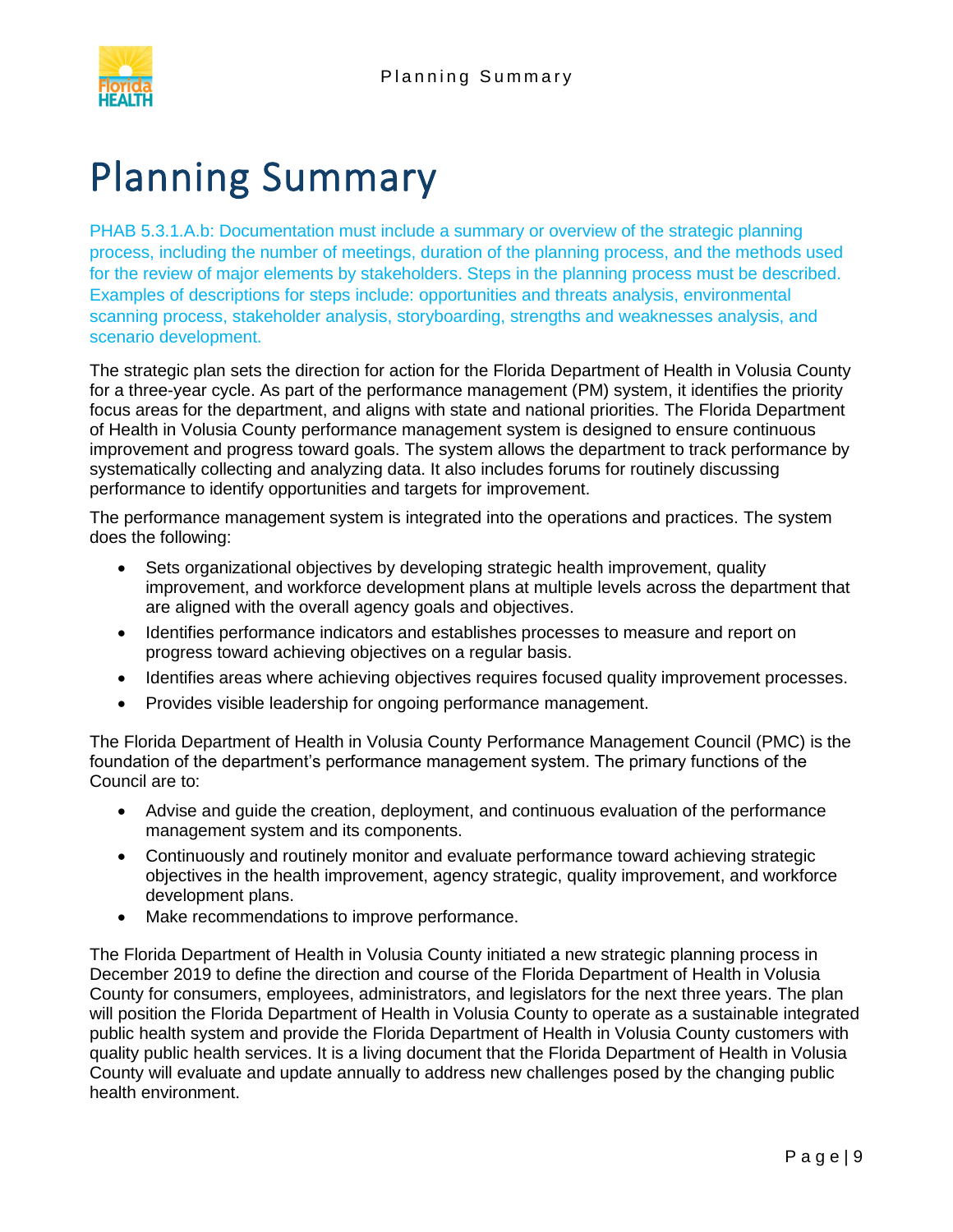

Initially, senior leadership championed the planning process that was set to take place over a fourmonth period through a series of meetings. Meetings were attended by several internal stakeholders including senior leadership, program managers, and PMC members. Just prior to finalizing objectives, COVID-19 required leadership and staff to refocus our priorities away from planning. Senior leadership reconvened to finalize objectives and the plan was reviewed and approved by PMC in September 2020. The Florida Department of Health in Volusia County considered key support functions required for efficiency and effectiveness and sought to articulate what it plans to achieve as an organization, the actions it will take, and how it will measure success.

PHAB 5.3.2.A.d: The strategic plan must consider capacity for and enhancement of information management, workforce development, communication (including branding), and financial sustainability.

The Florida Department of Health in Volusia County approached the strategic planning process with these guiding principles in mind:

- Health equity is part of every public health activity.
- Children, adults, and families are at the center of public health activities.
- Individuals, families, businesses, schools, civic organizations, faith-based groups, and local government are responsible for child, adult, family, and community health.
- Social determinants dominate health outcomes.
- Interventions to promote public health are evidence-based and supported by the community.
- Veterans and persons with disabilities particularly deserve support.

In preparation for the strengths, weaknesses, opportunities, and threats (SWOT) analysis, staff from the Florida Department of Health in Volusia County summarized and presented information from the sources listed on page 24 to PMC. PMC reviewed the findings and conducted a SWOT analysis based on the findings. The discussion included consideration of infrastructure and capacity required for efficiency and effectiveness including:

- Information management,
- Communication (including branding),
- Workforce development, and
- Financial sustainability

The SWOT analysis discussion also included the identification of external trends, events, and other factors that may impact community health or the health department. See all identified strengths, weaknesses, opportunities, and threats on page 12.

PMC members then used the SWOT analysis, the Agency Strategic Plan, and the agency mission, vision, and values to choose strategic priority areas and goals. The strategies and objectives were then routed back to the PMC for comment and approval.

The following is the strategic planning schedule of meetings: 12/9/19 - Environmental Scan, 1/22/20 - SWOT Analysis, 2/10/20 - Creation of Goals and Strategies, 3/9/20 - Creation of Objectives.

The Florida Department of Health in Volusia County staff monitor strategic plan objectives through program operational plans. A designated PM Champion collects these plans which include quarterly/annual data values on indicators and sub-indicators along with a status of completion (on track, not on track, complete, not complete or decision required). The PM Champion enters data into the department's online plan tracking system and generates reports that the Florida Department of Health in Volusia County PMC participants use as a reference when the strategic plan is discussed.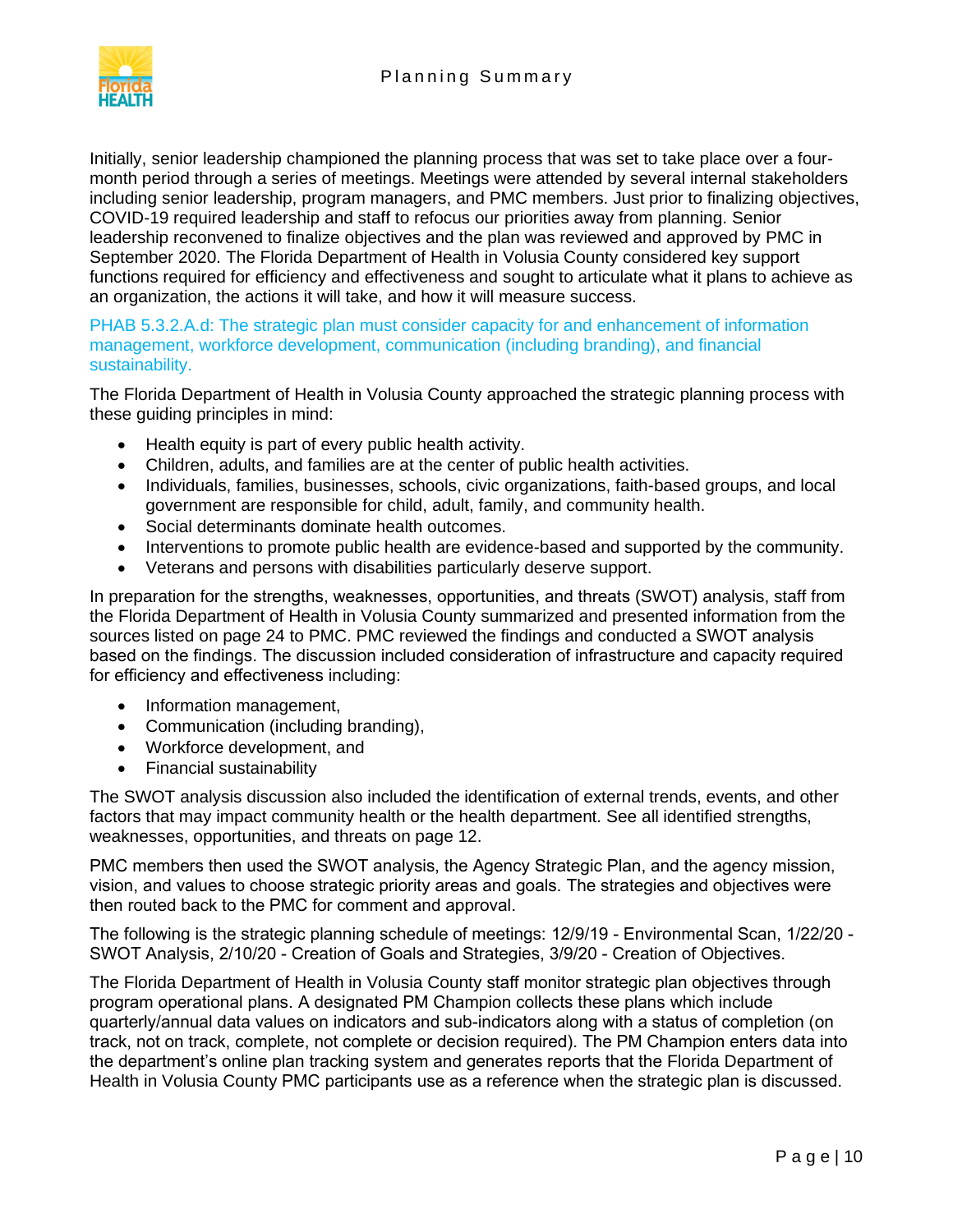

# <span id="page-13-0"></span>**Strategic Planning Participants**

PHAB 5.3.1.A.a: The strategic plan must include a list of individuals who participated in the strategic planning process and their titles. Participants must include various levels of staff as well as representatives of the health department's governing entity.

#### Florida Department of Health in Volusia County **Strategic Planning Participants 2020**

- **Patricia Boswell**, *Administrator*
- **Thomas Bryant III**, *HIV Program Director*
- **Holly Smith**, *Communications Manager*
- **Melanie Black**, *Preparedness Manager*
- **Ethan Johnson**, *Public Health Services Manager*
- **Ruhiyyih Bannister**, *Public Health Nutritionist Supervisor*
- **Kristina Fasnacht**, *Administrative Assistant II – Human Resources*
- **Terry Geathers**, *Research & Training Specialist*
- **Regina Harris**, *Senior Database Analyst*
- **Andres Natal**, *Environmental Supervisor II*
- **Hildeley Rodriguez Collazo**, *Ryan White Program Assistant*
- **Marvin Hall,** *Human Services Program Specialist*
- **Greg Ballard**, *Assistant Director*
- **Robert Maglievaz**, *Environmental Health Administrator*
- **Denise Ayers**, *Community Nursing Director*
- **Benjamin Juengst**, *Health Manager*
- **Marisol Bahena**, *Human Services Analyst*
- **Crystal Covel**, *Purchasing Director*
- **Tachara Ferguson-Reid**, *Dental Program Manager*
- **Akisia German**, *Health Educator*
- **Kevin Keyes**, *Planning Consultant*
- **Carla Owens**, *Accountant III*
- **Jeanine Robinson**, *Environmental Health Facilities Program Manager*
- **Ana Soto**, *Public Health Services Manager*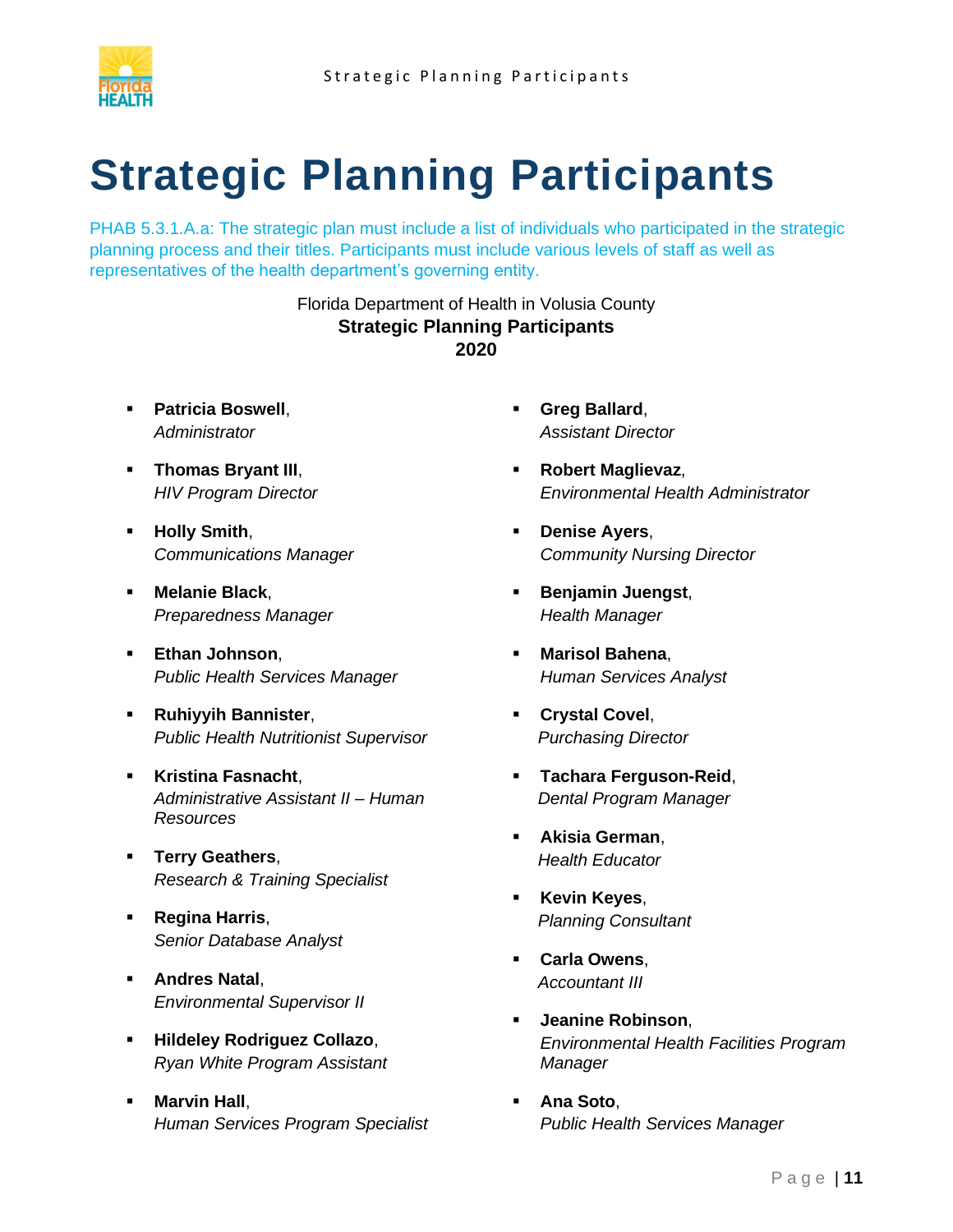

# <span id="page-14-0"></span>**Strengths, Weaknesses, Opportunities and Threats (SWOT) Analysis**

PHAB 5.3.2.A.e-f: The strategic plan must include the identification of external trends, events, or other factors that may impact community health or the health department

#### **Strengths (Internal)**

*We want to maintain and leverage strengths.*

#### **Agency Infrastructure:**

- Clear Agency Vision
- Strong Partnerships
- Strong Local Administrative Infrastructure
- Integrated CHIP & CHNA
- Shared Resources Between CHDs
- Accredited Health System
- Strong Local Presence in Community

#### **Capacity:**

- Experienced Workforce
- Committed Staff
- Regionalized Services
- Client Centered Approach
- Co-Located Services
- Newly Adopted Workforce Development Plan
- Piloted Telehealth Services (TB)
- New Resources for Data Sharing

#### **Emerging Trends:**

- Advancement of Health Equity
- **Other:**
- Organizational Flexibility and Resiliency

#### **Weaknesses (Internal)**

#### *We want to minimize weaknesses.* **Agency Infrastructure:**

- Limited Succession Planning
- Unstable Organizational Structure
- Involvement of Staff in Planning Process
- Lack of Health Advisory Board
- LCHD Role Misunderstood
- Poor Integration of Systems

#### **Capacity:**

- Insufficient Internal Communication
- Employee Morale and Engagement
- Barriers to Staff Development (i.e. Travel)
- Transformational Leadership
- Change Management

#### **Emerging Trends:**

- Limited Ability to Communicate Externally
- Recruitment & Retention of Skilled Workforce **Other:**
- Strategic Community Outreach Efforts
- Alignment of Program Processes & Outcomes

#### **Opportunities (External)**

*We want to invest in opportunities.*

#### **Agency Infrastructure:**

- Health Equity Zone in 32114
- Statutory Reputation to Do More

#### **Capacity:**

- Improve Access to Care via Telehealth
- Multi-Sector Maternal/Child Health Partnerships
- Data-Based Decision Making
- Increased Collaboration with Hospital Authority
- Grant Opportunities
- New Resources for Data Sharing
- Community Partnerships/CHIP
- Integrated Technology

#### **Emerging Trends:**

- Higher % of College Aged African-Americans **Other:**
- Building More Public-Private Partnerships

#### **Threats or Challenges (External)**

#### *We want to identify threats or challenges and understand their potential impact.*

#### **Agency Infrastructure:**

- Legislative Reform • Unfunded Mandates
- 
- Decreased LCHD Autonomy • Reduction of Public Health Funding

#### **Capacity:**

- Competitive External Salaries
- Lack of Licensed Health Care Providers
- Gaps in Services for Behavioral Health
- Strengthening Collaborative HIV Work

#### **Emerging Trends:**

- Increasing Population of Working Poor
- Lack of Affordable Housing
- Increased E-Cigarette Usage
- Reduction in Vaccination Rates
- Opioid Misuse & Addiction
- Demographic Shift

#### **Other:**

- Public Perception of Government
- Public Health & Governmental Decisions
- Disparity in Infant/Neonatal/Fetal Mortality
- Graduation Rates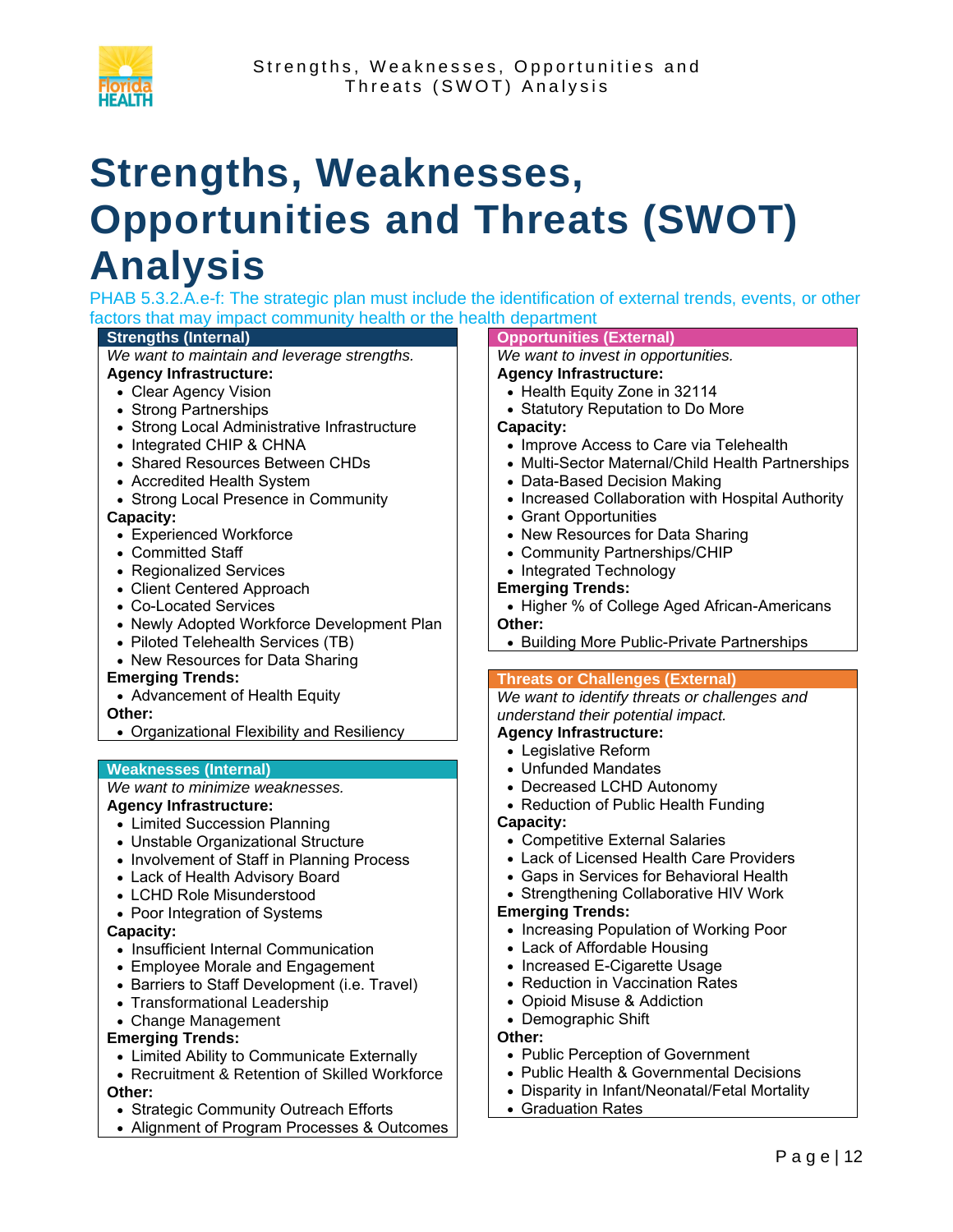

# <span id="page-15-0"></span>**Strategic Priorities Strategy Map**

PHAB 5.3.2.A.b: The strategic plan must include the health department's strategic priorities and goals.

#### **Health Equity**

| <b>Goal</b>       |                   | Reduce health disparities and inequities to ensure all Volusia<br>County residents have the opportunity to attain the highest level<br>of health.                                                                                                            |
|-------------------|-------------------|--------------------------------------------------------------------------------------------------------------------------------------------------------------------------------------------------------------------------------------------------------------|
| <b>Strategy</b>   | HE <sub>1</sub>   | Reduce racial disparity in infant mortality.                                                                                                                                                                                                                 |
| <b>OBJECTIVES</b> | HE <sub>1a</sub>  | Increase the percentage of WIC certified pregnant or post-partum women offered multi-<br>vitamins from 0% (2019) to 100% of eligible women, by September 30, 2021.                                                                                           |
|                   | HE <sub>1</sub> b | Increase the number of safe sleep materials that promote evidence-based safe sleep<br>practices distributed from baseline 291 (March 2019) to 1520, by March 31, 2022.                                                                                       |
|                   | HE <sub>1c</sub>  | Increase breastfeeding initiation rates of Black mothers in Volusia County from 65.3%<br>(2018) to at least 69.0% by June 30, 2021.                                                                                                                          |
|                   | HE <sub>1d</sub>  | Increase the percentage of WIC infants who are breastfed for at least 26 weeks from<br>34.0% (Dec 2019) to 37.0% by June 2021.                                                                                                                               |
|                   | HE <sub>1e</sub>  | Decrease the rate of low birth weight $(<2500 \text{ g})$ babies born to mothers on WIC from<br>9.6% (2018) to less than 8.5% by December 31, 2021.                                                                                                          |
|                   | HE1f              | Increase number of eligible pregnant women who are certified for WIC during the first<br>trimester from 44.4 % (June 2020) to at least 50% by June 30, 2021.                                                                                                 |
| <b>Strategy</b>   | HE <sub>2</sub>   | Eliminate health gaps among different communities.                                                                                                                                                                                                           |
| <b>OBJECTIVES</b> | HE <sub>2a</sub>  | Increase the number of women in ZIP code 32114 who receive community health nursing<br>services (counseling, education on maternal infections, family planning, immunizations,<br>HIV, tobacco, breastfeeding, etc.) from 0 (2019) to 100, by June 30, 2021. |
|                   | HE <sub>2</sub> b | Reduce the percentage of COVID-19 cases where race and ethnicity are unknown from<br>19% (9/2020) to 10% by June 30, 2021.                                                                                                                                   |
|                   | HE <sub>2c</sub>  | Increase the number of COVID-19 vaccinations administered at PODs located in<br>communities disproportionately impacted by the virus by 100% from 890 (3/2021) to<br>1,780 by December 31, 2021.                                                             |
| <b>Strategy</b>   | HE3               | Reduce racial disparity in newly diagnosed cases of HIV.                                                                                                                                                                                                     |
| <b>OBJECTIVES</b> | HE3a              | Reduce the number of Non-Hispanic Black population HIV transmissions diagnosed in<br>Volusia by 5% annually, from 36 (2018) to 29, by December 31, 2021.                                                                                                     |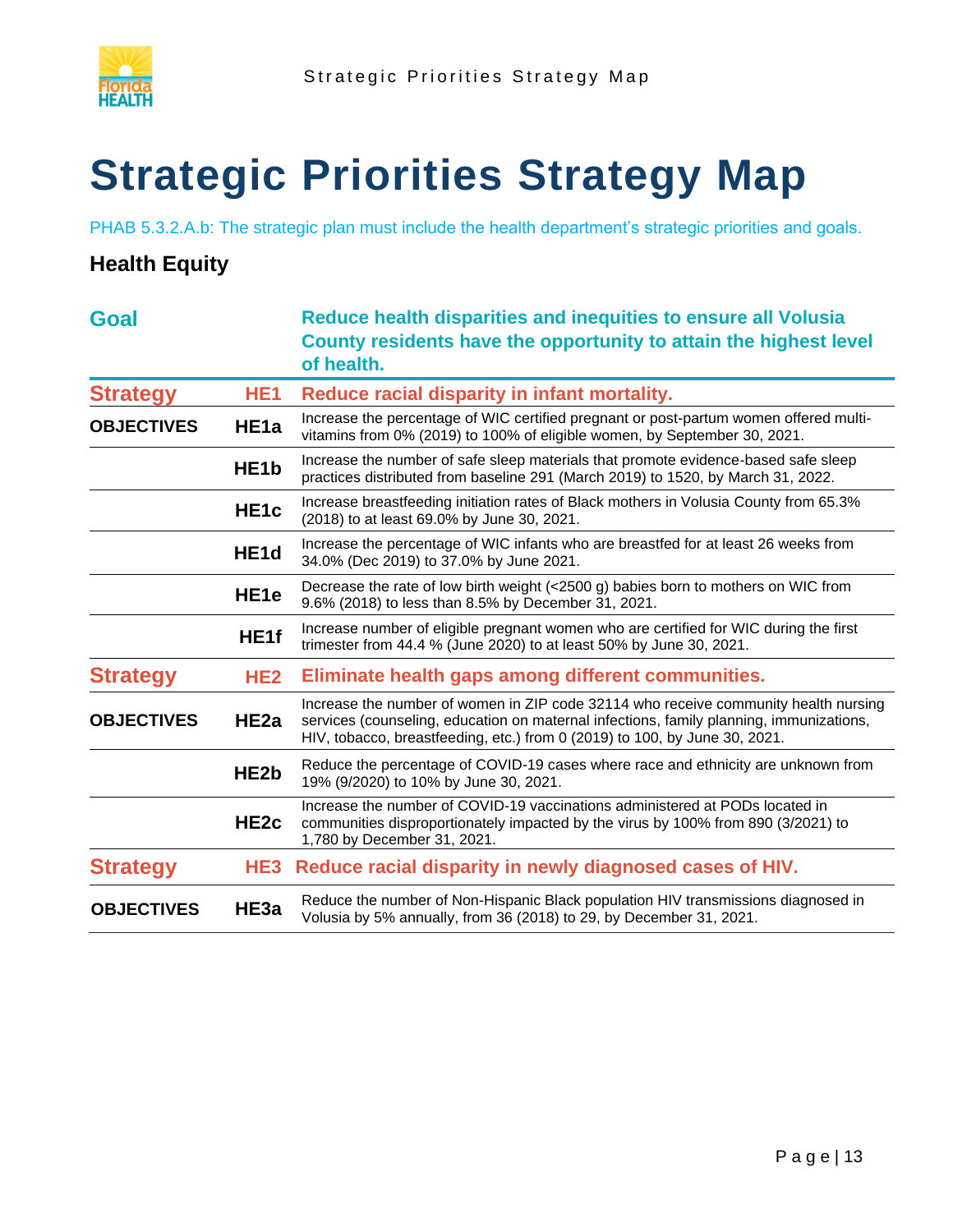

## **Long, Healthy Life**

| <b>Goal</b>       |                  | Increase healthy life expectancy, including the reduction of health<br>disparities to improve the health of all groups.                                                            |
|-------------------|------------------|------------------------------------------------------------------------------------------------------------------------------------------------------------------------------------|
| <b>Strategy</b>   | LHL <sub>1</sub> | Implement strategic place-based community outreach initiatives.                                                                                                                    |
| <b>OBJECTIVES</b> | LHL1a            | Increase the annual number of Early Learning Centers receiving nutrition education for<br>VPK students train-the-trainer trainings from four (2020) to eight by December 31, 2021. |
|                   | LHL1b            | Increase DOH-Volusia marketing opportunities and campaigns from zero (2019) to four<br>between April 1, 2020 and June 30, 2021.                                                    |
|                   | LHL1c            | Increase Dental Outreach Program participation by increasing the number of Memoranda<br>of Agreements with Early Learning Coalition centers from 3 to 20 by July 31, 2021.         |
| <b>Strategy</b>   | LHL <sub>2</sub> | <b>Implement community-based initiatives related to Substance Use</b><br><b>Disorder</b>                                                                                           |
| <b>OBJECTIVES</b> | LHL2a            | Decrease opioid overdose deaths by 2%, from 149 (2018 data most recent available) to<br>146 by December 31, 2020.                                                                  |
|                   | LHL2b            | Reduce all drug non-fatal overdose Emergency Department visits by 2%, from 1,159<br>(2018 data most recent available) to 1,136 by December 31, 2020.                               |
| <b>Strategy</b>   | LHL <sub>3</sub> | Increase vaccinations among high risk populations.                                                                                                                                 |
| <b>OBJECTIVES</b> | LHL3a            | Increase the percentage of newly diagnosed +HCV/+HBV cases that were referred for<br>vaccination from 0% (2019) to 10% by July 31, 2021.                                           |
|                   | LHL3b            | Increase COVID-19 vaccine coverage of persons 65+ years old from 50% (3/2020) to<br>85% by December 31, 2021                                                                       |
| <b>Strategy</b>   | LHL4             | Decrease the incidence of HIV and STDs.                                                                                                                                            |
| <b>OBJECTIVES</b> | LHL4a            | Increase the number of HIV Take Home Test Kit/Condom distribution sites from 5 (2019)<br>to 20 by March 31, 2022.                                                                  |
|                   | LHL4b            | Reduce the count of newly diagnosed HIV infections in Volusia, by 5%, from 86 (2018) to<br>no more than 82, by December 31, 2021.                                                  |
|                   | LHL4c            | Increase the number of eligible HOPWA clients in Tenant Based Rental Assistance<br>Program from 0 (2019) to 25 by August 31, 2021.                                                 |
|                   | LHL4d            | Reduce the rate of total syphilis cases per 100,000 in Volusia from 36.9 (2019) to 26.9 by<br>December 31,2021.                                                                    |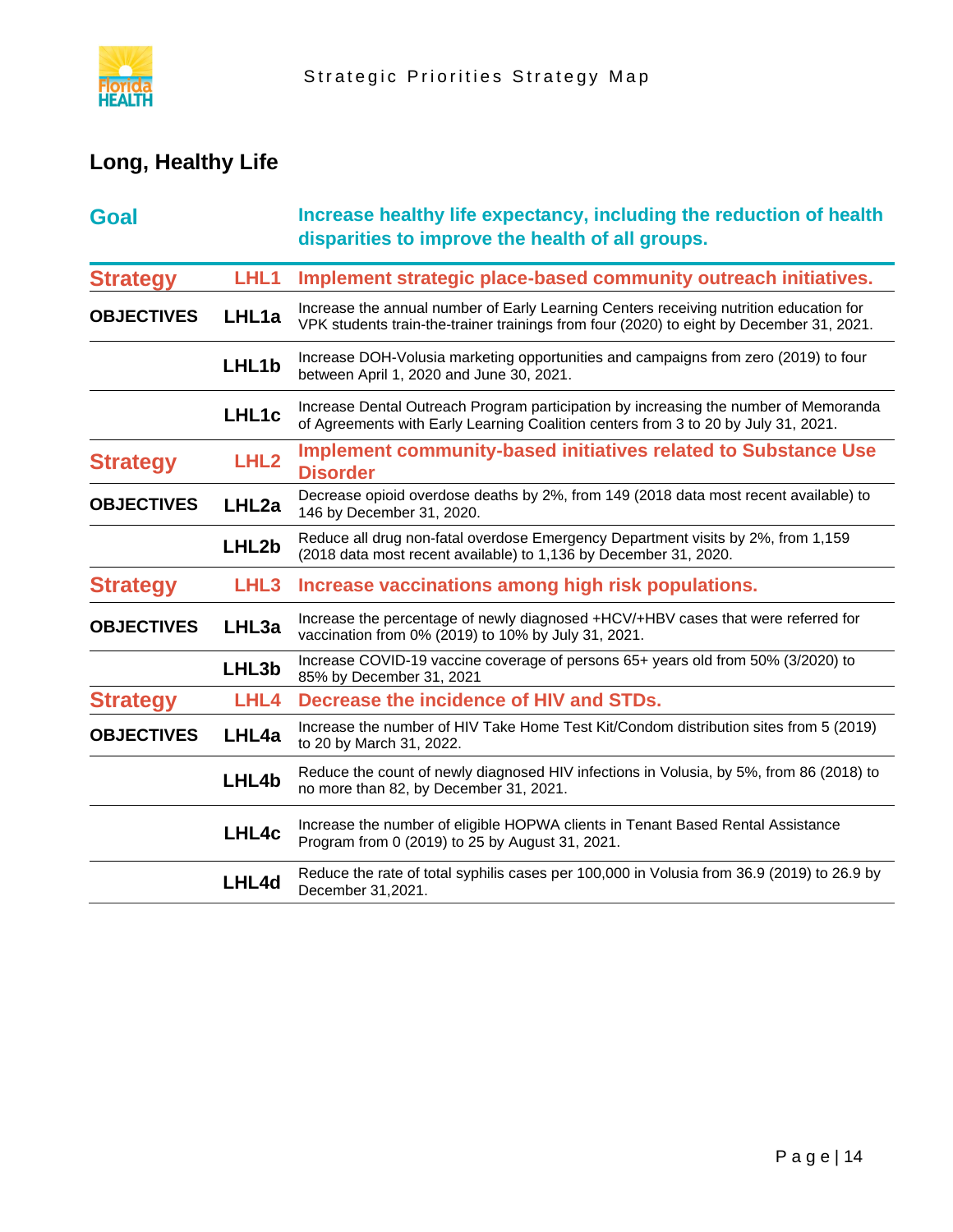

## **Readiness for Emerging Health Threats**

| <b>Goal</b>       |                    | Demonstrate readiness for emerging health threats.                                                                                                                                                                                                                                                       |
|-------------------|--------------------|----------------------------------------------------------------------------------------------------------------------------------------------------------------------------------------------------------------------------------------------------------------------------------------------------------|
| <b>Strategy</b>   | RET <sub>1</sub>   | Develop and maintain the infrastructure needed to respond to<br>emergency public health events to protect persons traveling and<br>residing in Volusia County.                                                                                                                                           |
| <b>OBJECTIVES</b> | RET <sub>1a</sub>  | DOH-Volusia's Emergency Operation Plan will be created and meet 100% of the Public<br>Health Accreditation Board (PHAB) reaccreditation requirements by December 31, 2020.                                                                                                                               |
|                   | RET <sub>1</sub> b | Increase number of EpiLog's (EPI newsletter) published for providers from 1 to 2 by<br>December 31, 2020 and from 2 to 3 by December 31, 2021.                                                                                                                                                           |
| <b>Strategy</b>   | RET <sub>2</sub>   | Increase vaccination rates for children and teens.                                                                                                                                                                                                                                                       |
| <b>OBJECTIVES</b> | RET <sub>2a</sub>  | Increase the percentage of students who meet the vaccine requirement for 7th grade<br>entry from 95.3% for the 19/20 school year to 98% for the 21/22 school year.                                                                                                                                       |
|                   | RET <sub>2</sub> b | Increase HPV vaccination completion rate for those age 9-26 years from 4% (2019) to<br>25% by December 31, 2021.                                                                                                                                                                                         |
|                   | RET <sub>2c</sub>  | Increase those fully immunized age 4-6 years entering kindergarten from 92.8% (2019) to<br>96.7% by December 31, 2021.                                                                                                                                                                                   |
|                   | RET <sub>2d</sub>  | Increase those fully immunized entering 7th grade from 94.6% (2019) to 96.6% by<br>December 31, 2021.                                                                                                                                                                                                    |
| <b>Strategy</b>   | RET <sub>3</sub>   | Reduce the spread of COVID-19.                                                                                                                                                                                                                                                                           |
| <b>OBJECTIVES</b> | RET <sub>3a</sub>  | Increase the number of partners receiving materials, masks, and/or in-person technical<br>assistance to educate clients on safe practices to prevent the spread of COVID-19 with<br>an emphasis on partners that serve vulnerable populations by 10%, from 254 (6/2020) to<br>279 by September 30, 2021. |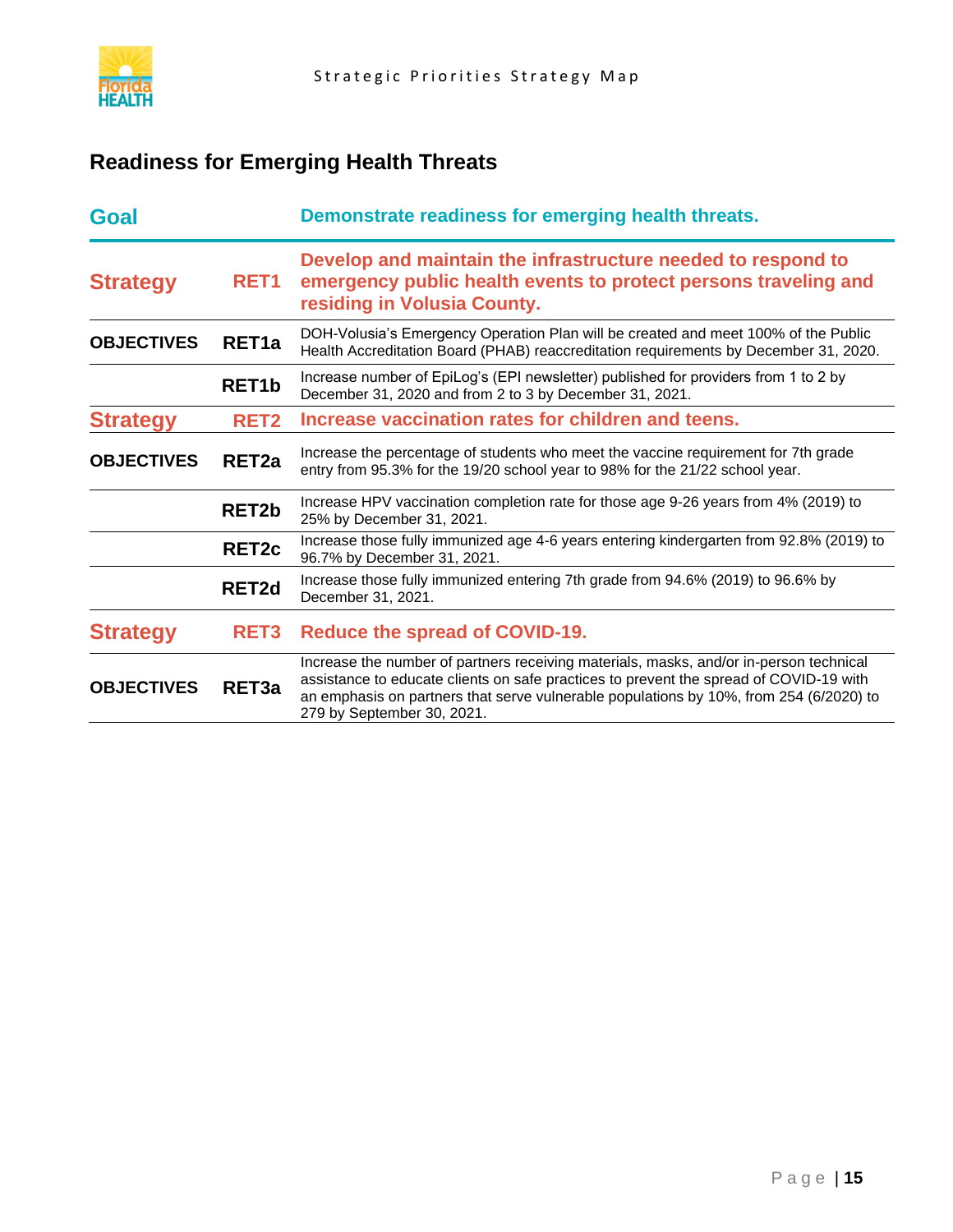

## **Effective Agency Processes**

| <b>Goal</b>       |                   | Maintain a sustainable infrastructure, which includes an informed<br>and competent workforce, strengthened business practices and<br>effective use of technology.                                            |
|-------------------|-------------------|--------------------------------------------------------------------------------------------------------------------------------------------------------------------------------------------------------------|
| <b>Strategy</b>   | EAP1              | Implement transformational leadership practices that address<br>DOH-Volusia's workplace culture from the top down.                                                                                           |
| <b>OBJECTIVES</b> | EAP <sub>1a</sub> | Reduce annual percentage of Career Service and SES employees voluntarily separating<br>from employment with DOH-Volusia for reasons other than retirement from 16.77% (2019)<br>to 12% by December 31, 2020. |
| <b>Strategy</b>   | EAP2              | Improve customer feedback systems.                                                                                                                                                                           |
| <b>OBJECTIVES</b> | EAP <sub>2a</sub> | Improve customer satisfaction scores from 92.6 percent on December 31, 2019 to 97.0<br>percent of agree or strongly agree on overall satisfaction responses by March 31, 2023.                               |
| <b>Strategy</b>   | EAP3              | Align staff trainings with DOH-Volusia needs.                                                                                                                                                                |
| <b>OBJECTIVES</b> | EAP3a             | Increase DOH-Volusia employees' documented participation in Individual Development<br>Plans from 0% to 20% by March 31, 2023.                                                                                |

## **Regulatory Efficiency**

| <b>Goal</b>       |                   | Maintain local regulatory structures and operations supported by<br>the Department of Health.                                                                                                     |
|-------------------|-------------------|---------------------------------------------------------------------------------------------------------------------------------------------------------------------------------------------------|
| <b>Strategy</b>   | RE <sub>1</sub>   | Surveil, monitor, and conduct inspections for regulated entities.                                                                                                                                 |
| <b>OBJECTIVES</b> | RE <sub>1a</sub>  | Increase the percentage of inspections completed for all regulated entities annually from<br>85% (2019) to 90%, by September 30, 2021.                                                            |
|                   | RE <sub>1</sub> b | Increase the percentage of re-inspections within required programmatic timeframes from<br>60% (2019) to 75%, by September 30, 2021.                                                               |
|                   | RE <sub>1</sub> c | Increase the response time to all nuisance complaints from 87% (2019) to 88.5%, by<br>September 30, 2021 (percentage is based upon response within 2 business days for all<br>programs combined). |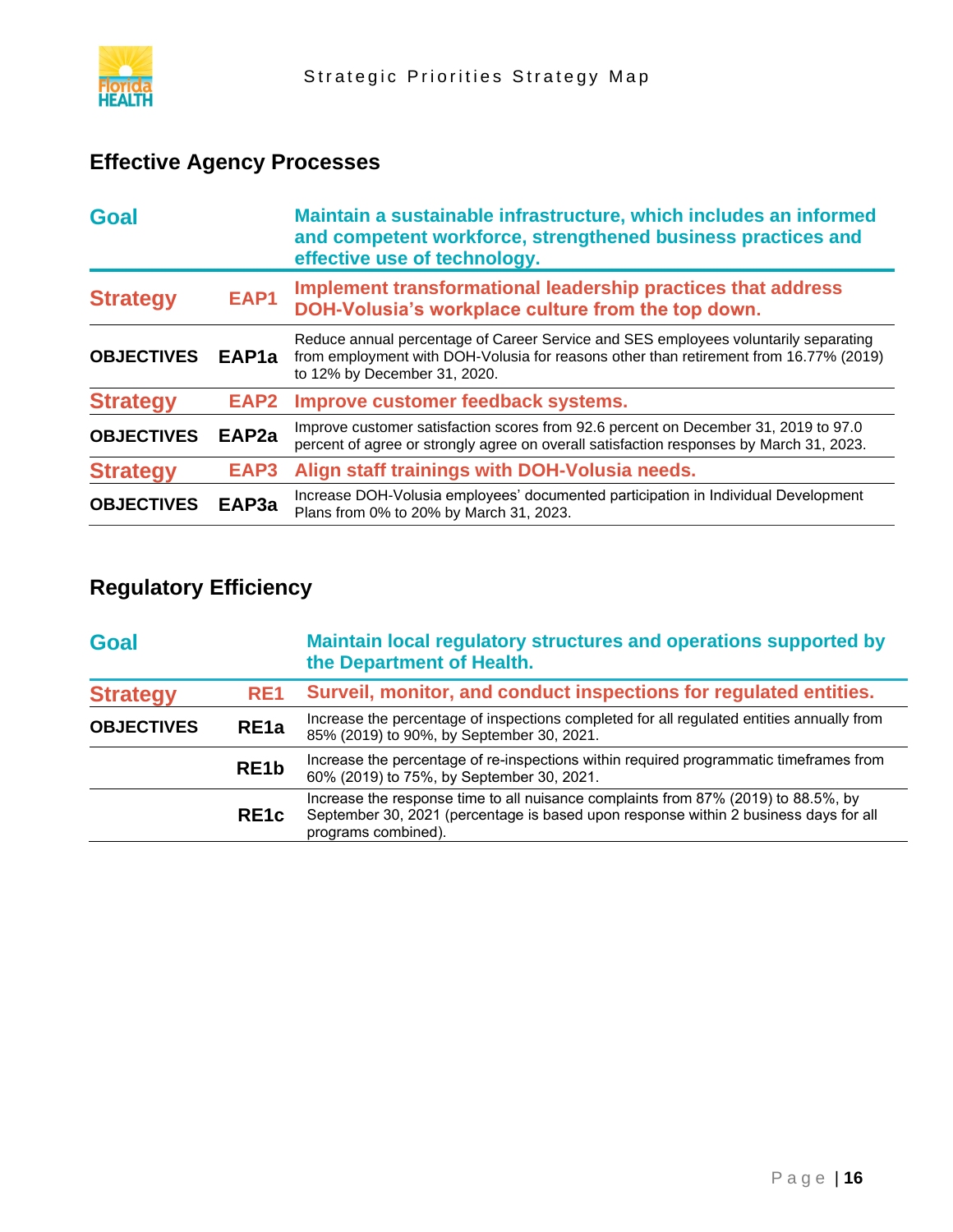

# **Objectives**

PHAB 5.3.2.A.c, g: The strategic plan must include the health department's objectives with measurable and time-framed targets (expected products or results). It must also include linkage with the heath improvement plan and the health department's quality improvement plan. The strategic plan need not link to all elements of the health improvement plan or the quality improvement plan, but it must show where linkages are appropriate.

<span id="page-19-0"></span>

| <b>Objective Number and Name</b>                                                                                                                                                       | <b>Baseline</b><br><b>Value</b> | <b>Target Value</b> | <b>Target Date</b> | <b>Measured</b><br><b>Annually or</b><br>Quarterly | <b>Program</b><br><b>Responsible</b> | Linkages/<br><b>Alignment</b>                                |
|----------------------------------------------------------------------------------------------------------------------------------------------------------------------------------------|---------------------------------|---------------------|--------------------|----------------------------------------------------|--------------------------------------|--------------------------------------------------------------|
| HE1a: Increase the percentage of WIC<br>certified pregnant or post-partum women<br>offered multi-vitamins from 0% (2019) to<br>100% of eligible women, by September 30,<br>2021.       | $0\%$                           | 100%                | 9/30/2021          | Quarterly                                          | WIC/Maternal<br>Child Health         | *ASP-1.1.1<br>*SHIP-MCH2<br>*CHIP-BAHS<br>2d                 |
| HE1b: Increase the number of safe sleep<br>materials that promote evidence-based safe<br>sleep practices distributed from baseline<br>291 (March 2019) to 1,520, by March 31,<br>2022. | 291                             | 1,520               | 3/31/2022          | Annually                                           | WIC/Maternal<br>Child Health         | ASP-1.1.1<br>SHIP-<br><b>MCH1.1</b><br>CHIP-SEI1a            |
| HE1c: Increase breastfeeding initiation<br>rates of Black mothers in Volusia County<br>from 65.3% (2018) to at least 69.0% by<br>June 30, 2021.                                        | 65.3%                           | 69.0%               | 6/30/2021          | Annually                                           | WIC/Maternal<br>Child Health         | ASP-1.1.2<br>SHIP-MCH <sub>2</sub><br><b>CHIP-BAHS</b><br>2d |
| HE1d: Increase the percentage of WIC<br>infants who are breastfed for at least 26<br>weeks from 34.0% (Dec 2019) to 37.0% by<br>June 30, 2021.                                         | 34.0%                           | 37.0%               | 6/30/2021          | Annually                                           | WIC/Maternal<br>Child Health         | ASP-1.1.2<br>SHIP-MCH <sub>2</sub><br>CHIP-BAHS<br>2d        |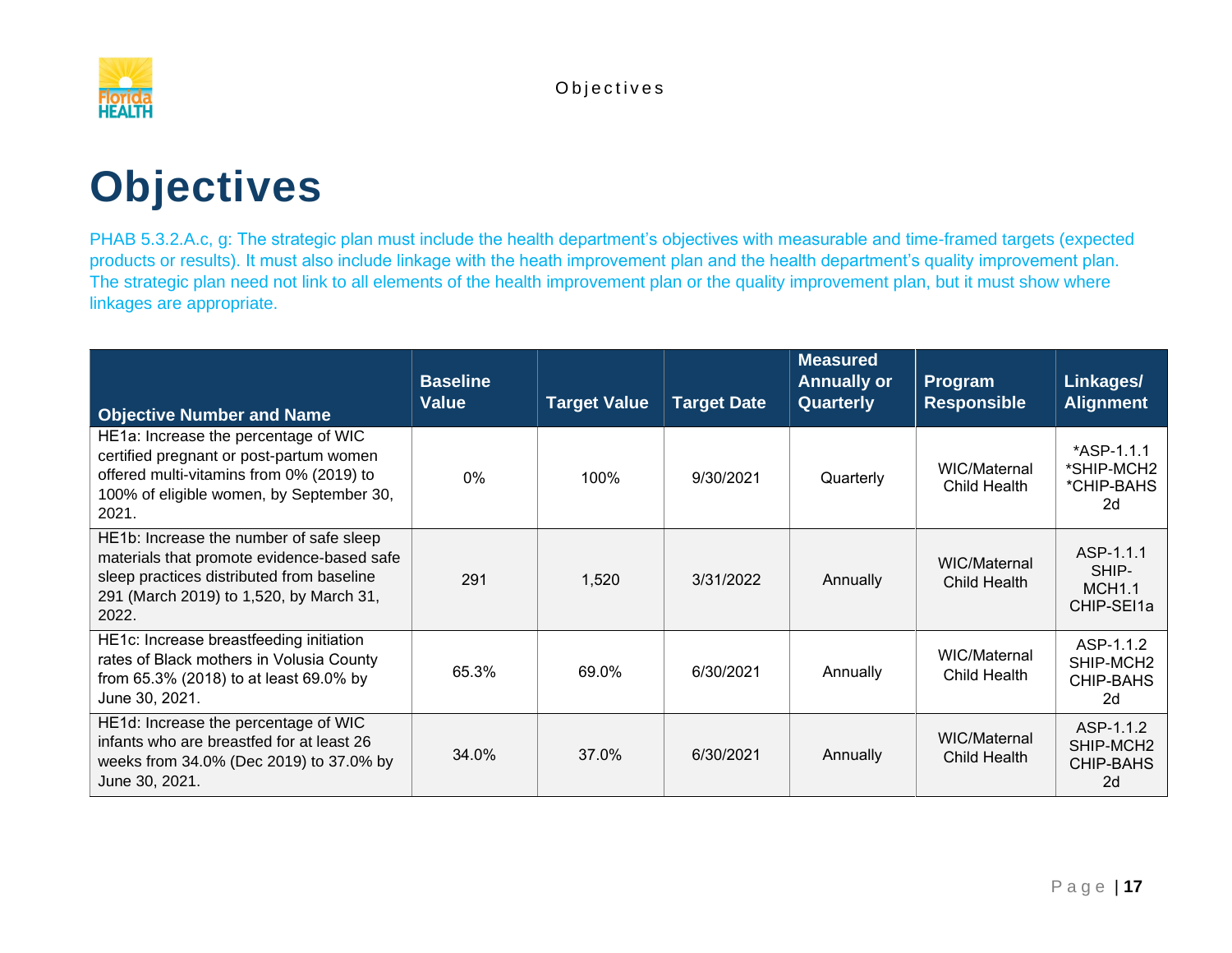

| <b>Objective Number and Name</b>                                                                                                                                                                                                                                              | <b>Baseline</b><br><b>Value</b> | <b>Target Value</b> | <b>Target Date</b> | <b>Measured</b><br><b>Annually or</b><br>Quarterly | Program<br><b>Responsible</b> | Linkages/<br><b>Alignment</b>                    |
|-------------------------------------------------------------------------------------------------------------------------------------------------------------------------------------------------------------------------------------------------------------------------------|---------------------------------|---------------------|--------------------|----------------------------------------------------|-------------------------------|--------------------------------------------------|
| HE1e: Decrease the rate of low birth weight<br>(<2500 g) babies born to mothers on WIC<br>from 9.6% (2018) to less than 8.5% by<br>December 31, 2021.                                                                                                                         | 9.6%                            | $< 8.5\%$           | 12/31/2021         | Annually                                           | WIC/Maternal<br>Child Health  | ASP-2.1.1<br>SHIP-MCH2<br>CHIP-SEI 1a            |
| HE1f: Increase number of eligible pregnant<br>women who are certified for WIC during the<br>first trimester from 44.4 % (June 2020) to at<br>least 50% by June 30, 2021.                                                                                                      | 44.4%                           | $\geq 50\%$         | 6/30/2021          | Quarterly                                          | WIC/Maternal<br>Child Health  | ASP-1.1<br>SHIP-MCH2<br><b>CHIP-BAHS</b><br>2d   |
| HE2a: Increase the number of women in<br>ZIP code 32114 who receive community<br>health nursing services (counseling,<br>education on maternal infections, family<br>planning, immunizations, HIV, tobacco,<br>breastfeeding, etc.) from 0 (2019) to 100 by<br>June 30, 2021. | $\mathbf 0$                     | 100                 | 6/30/2021          | Annually                                           | <b>Clinical Services</b>      | ASP-1.1.2<br>SHIP-MCH2<br><b>CHIP-BAHS</b><br>2d |
| HE2b: Reduce the percentage of COVID-19<br>cases where race and ethnicity are<br>unknown from 19% (9/2020) to 10% by<br>June 30, 2021.                                                                                                                                        | 19%                             | 10%                 | 06/30/2021         | Annually                                           | Epidemiology                  | ASP-2.1<br>*PMQI-2                               |
| HE2c: Increase the number of COVID 19<br>vaccinations administered at PODs located<br>in communities disproportionately impacted<br>by the virus by 100% from 890 (3/2021) to<br>1,780 by December 31, 2021.                                                                  | 890                             | 1,780               | 12/31/2021         | Annually                                           | <b>Clinical Services</b>      | ASP-3.1.1                                        |
| HE3a: Reduce the number of Non-Hispanic<br>Black population HIV transmissions<br>diagnosed in Volusia, by 5% annually, from<br>36 (2018) to 29, by December 31, 2021.                                                                                                         | 36                              | 29                  | 12/31/2021         | Annually                                           | <b>HIV/AIDS</b>               | ASP-2.1.5<br>SHIP-ID2                            |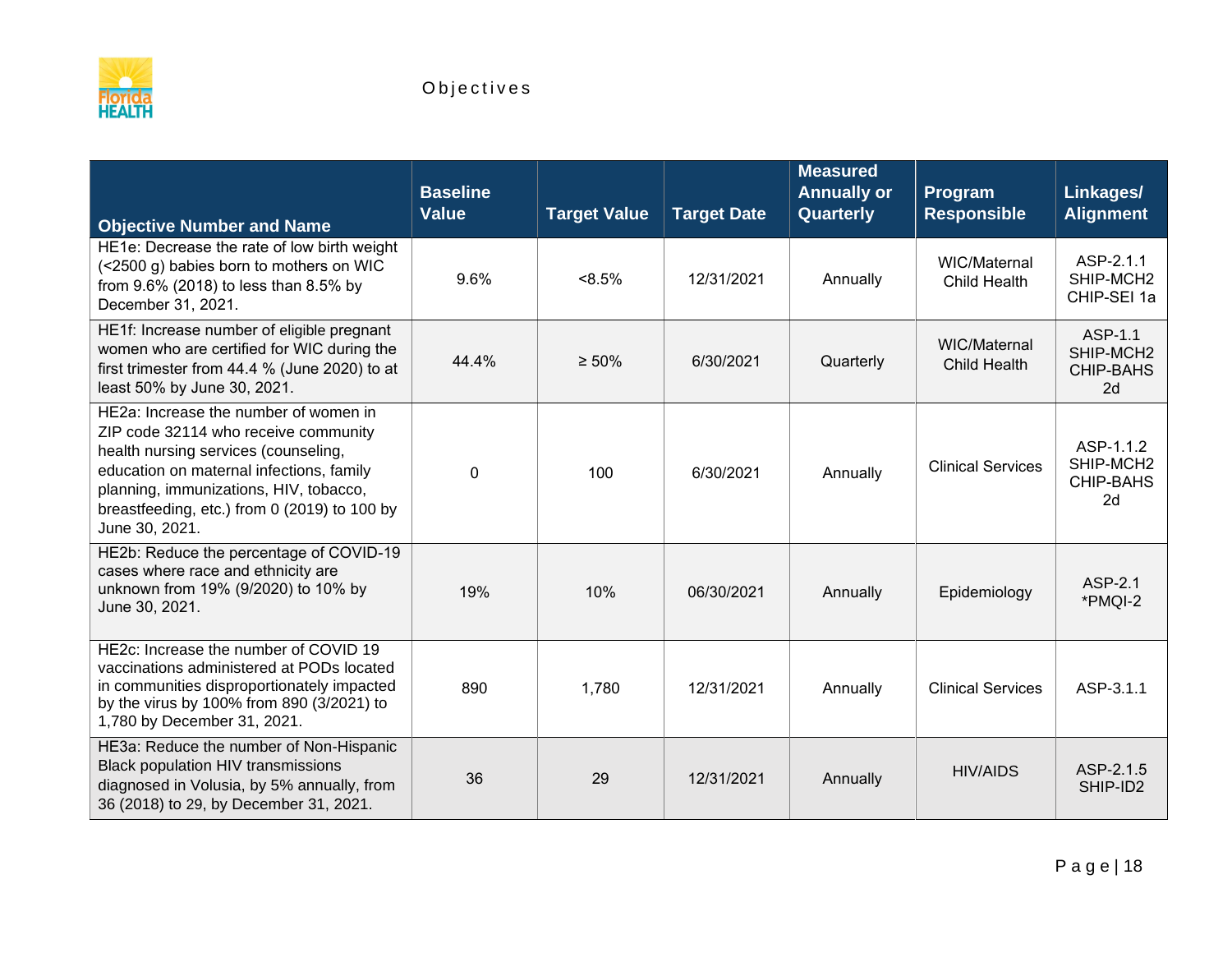

| <b>Objective Number and Name</b>                                                                                                                                                            | <b>Baseline</b><br><b>Value</b> | <b>Target Value</b> | <b>Target Date</b> | <b>Measured</b><br><b>Annually or</b><br>Quarterly | Program<br><b>Responsible</b> | Linkages/<br><b>Alignment</b>                   |
|---------------------------------------------------------------------------------------------------------------------------------------------------------------------------------------------|---------------------------------|---------------------|--------------------|----------------------------------------------------|-------------------------------|-------------------------------------------------|
| LHL1a: Increase the annual number of<br>Early Learning Centers receiving nutrition<br>education for VPK students train the trainer<br>trainings from 4 (2020) to 8 by December<br>31, 2021. | $\overline{\mathbf{4}}$         | 8                   | 12/31/2021         | Annually                                           | Community<br>Health           | ASP-2.1.1<br>SHIP-HW1.1<br>CHIP-HEPA<br>1a      |
| LHL1b: Increase DOH-Volusia marketing<br>opportunities and campaigns from 0 (2019)<br>to 4 between April 1, 2020 and June 30,<br>2021.                                                      | 0 (Not currently<br>conducted)  | $\overline{4}$      | 6/30/2021          | Quarterly                                          | Communications                | ASP-4.1<br><b>SHIP-3.1</b><br>PMQI-9            |
| LHL1c: Increase Dental Outreach Program<br>participation by increasing the number of<br>Memoranda of Agreements with Early<br>Learning Coalition centers from 3 to 20 by<br>July 31, 2021.  | 3                               | 20                  | 7/31/2021          | Quarterly                                          | Dental                        | ASP-2.1<br>CHIP CDD1                            |
| LHL2a: Decrease opioid overdose deaths<br>by 2%, from 149 (2018 data most recent<br>available) to 146 by December 31, 2020.                                                                 | 149                             | 146                 | 12/31/2020         | Annually                                           | OD <sub>2</sub> A             | ASP-2.1<br>SHIP-ISV1,<br>BH <sub>2</sub>        |
| LHL2b: Reduce all drug non-fatal overdose<br>emergency department visits by 2%, from<br>1,159 to 1,136 by December 31, 2020.                                                                | 1,159                           | 1,136               | 12/31/2020         | Annually                                           | OD <sub>2</sub> A             | <b>ASP 2.1</b><br>SHIP-ISV1,<br>BH <sub>2</sub> |
| LHL3a: Increase the percentage of newly<br>diagnosed +HCV/+HBV cases that were<br>referred for vaccination from 0% (2019) to<br>10% by July 31, 2021.                                       | 0%                              | 10%                 | 7/31/2021          | Annually                                           | <b>Clinical Services</b>      | ASP-3.1.1<br>SHIP-IM2                           |
| LHL3b: Increase COVID-19 vaccine<br>coverage of persons 65+ years old from<br>50% (3/2020) to 85% by December 31,<br>2021.                                                                  | 50%                             | 85%                 | 12/31/2021         | Annually                                           | <b>Clinical Services</b>      | ASP-3.1.1d                                      |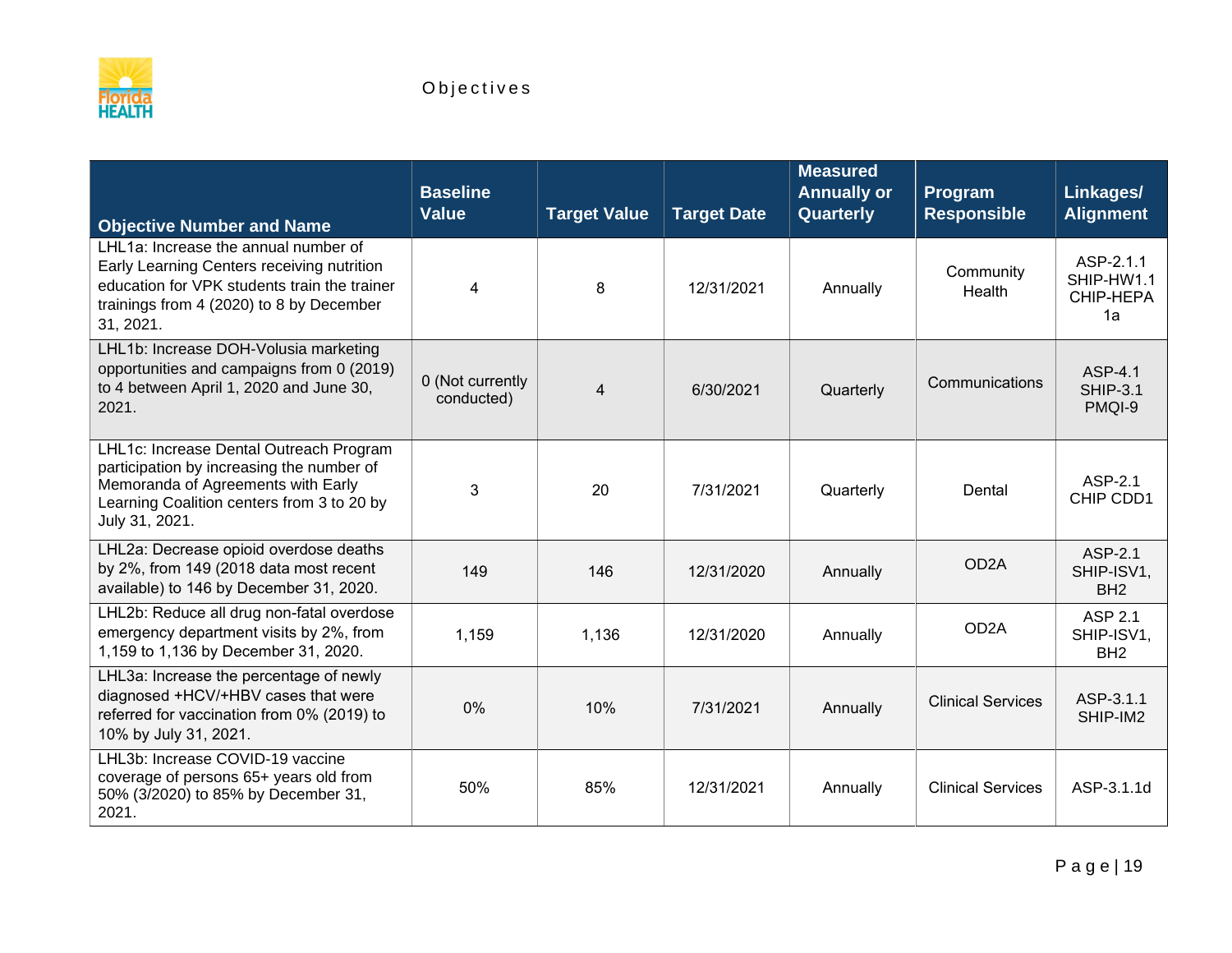

| <b>Objective Number and Name</b>                                                                                                                                                           | <b>Baseline</b><br><b>Value</b> | <b>Target Value</b> | <b>Target Date</b>       | <b>Measured</b><br><b>Annually or</b><br>Quarterly | Program<br><b>Responsible</b> | Linkages/<br><b>Alignment</b> |
|--------------------------------------------------------------------------------------------------------------------------------------------------------------------------------------------|---------------------------------|---------------------|--------------------------|----------------------------------------------------|-------------------------------|-------------------------------|
| LHL4a: Increase the number of HIV Take<br>Home Test Kit/Condom distribution sites<br>from 5 (2019) to 20 by March 31, 2022.                                                                | 5                               | 20                  | 3/31/2022                | Annually                                           | <b>HIV/AIDS</b>               | ASP-2.1.5<br>SHIP-ID2         |
| LHL4b: Reduce the count of newly<br>diagnosed HIV infections in Volusia, by 5%,<br>from 86 (2018) to 82, by December 31,<br>2021.                                                          | 86                              | 82                  | 12/31/2021               | Annually                                           | <b>HIV/AIDS</b>               | ASP-2.1.5<br>SHIP-ID2         |
| LHL4c: Increase the number of eligible<br><b>HOPWA clients in Tenant Based Rental</b><br>Assistance Program from 0 (2019) to 25 by<br>August 31, 2021.                                     | $\mathbf{0}$                    | 25                  | 8/31/2021                | Annually                                           | <b>HOPWA</b>                  | ASP-2.1.5<br>CHIP-SEI 2b      |
| LHL4d: Reduce the rate of total syphilis<br>cases per 100,000 in Volusia from 36.9<br>(2019) to 26.9 by December 31,2021.                                                                  | 36.9                            | 26.9                | 12/31/2021               | Annually                                           | <b>STD</b>                    | ASP-1.1<br>SHIP-ID1           |
| RET1a: DOH-Volusia's Emergency<br>Operation Plan will be created and meet<br>100% of the Public Health Accreditation<br>Board (PHAB) reaccreditation requirements<br>by December 31, 2020. | 0%                              | 100%                | 12/31/2020               | Annually                                           | Emergency<br>Preparedness     | ASP-3.1                       |
| RET1b: Increase number of EpiLog's (EPI<br>newsletter) published for providers from 1 to<br>2 by December 31, 2020 and from 2 to 3 by<br>December 31, 2021.                                | -1                              | $\frac{2}{3}$       | 12/31/2020<br>12/31/2021 | Annually                                           | Epidemiology                  | ASP-4.1                       |
| RET2a: Increase the percentage of<br>students who meet the vaccine requirement<br>for 7th grade entry from 95.3% for the 19/20<br>school year to 98% for the 21/22 school<br>year.         | 95.3%                           | 98%                 | 8/31/2021                | Annually                                           | <b>Clinical Services</b>      | ASP-3.1.1<br>SHIP-IM2         |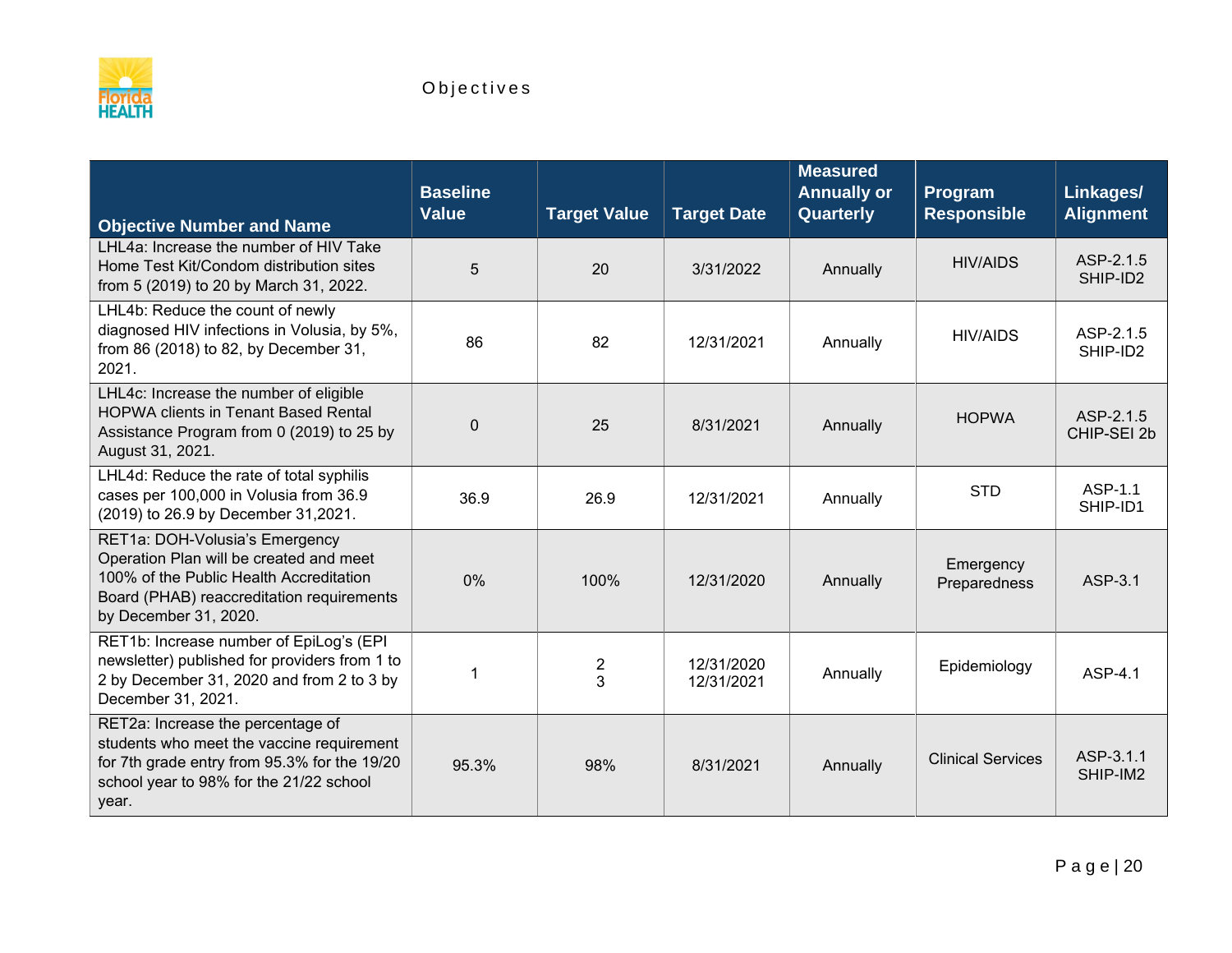

| <b>Objective Number and Name</b>                                                                                                 | <b>Baseline</b><br><b>Value</b>                                                                                                                                                         | <b>Target Value</b> | <b>Target Date</b> | <b>Measured</b><br><b>Annually or</b><br>Quarterly | Program<br><b>Responsible</b> | Linkages/<br><b>Alignment</b>    |
|----------------------------------------------------------------------------------------------------------------------------------|-----------------------------------------------------------------------------------------------------------------------------------------------------------------------------------------|---------------------|--------------------|----------------------------------------------------|-------------------------------|----------------------------------|
| RET2b: Increase HPV vaccination rate<br>completion for those age 9-26 years from<br>4% (2019) to 25% by December 31, 2021.       | <b>HPV</b><br>vaccinations<br>provided in<br>2019=1,225<br>1st dose=836<br>2nd dose=340<br>3rd dose=35<br>Percent fully<br>immunized<br>completed 2 or<br>$3$ dose series =<br>375 (4%) | 25%                 | 12/31/2021         | Annually                                           | <b>Clinical Services</b>      | ASP-3.1.1<br><b>SHIP-IM2.1.2</b> |
| RET2c: Increase those fully immunized age<br>4-6 years entering kindergarten from 92.8%<br>(2019) to 96.7% by December 31, 2021. | 92.8%                                                                                                                                                                                   | 96.7%               | 12/31/2021         | Annually                                           | <b>Clinical Services</b>      | ASP-3.1.1<br>SHIP-IM2            |
| RET2d: Increase those fully immunized<br>entering 7th grade from 94.6% (2019) to<br>96.6% by December 31, 2021.                  | 94.6%                                                                                                                                                                                   | 96.6%               | 12/31/2021         | Annually                                           | <b>Clinical Services</b>      | ASP-3.1.1<br><b>SHIP-IM2.1.2</b> |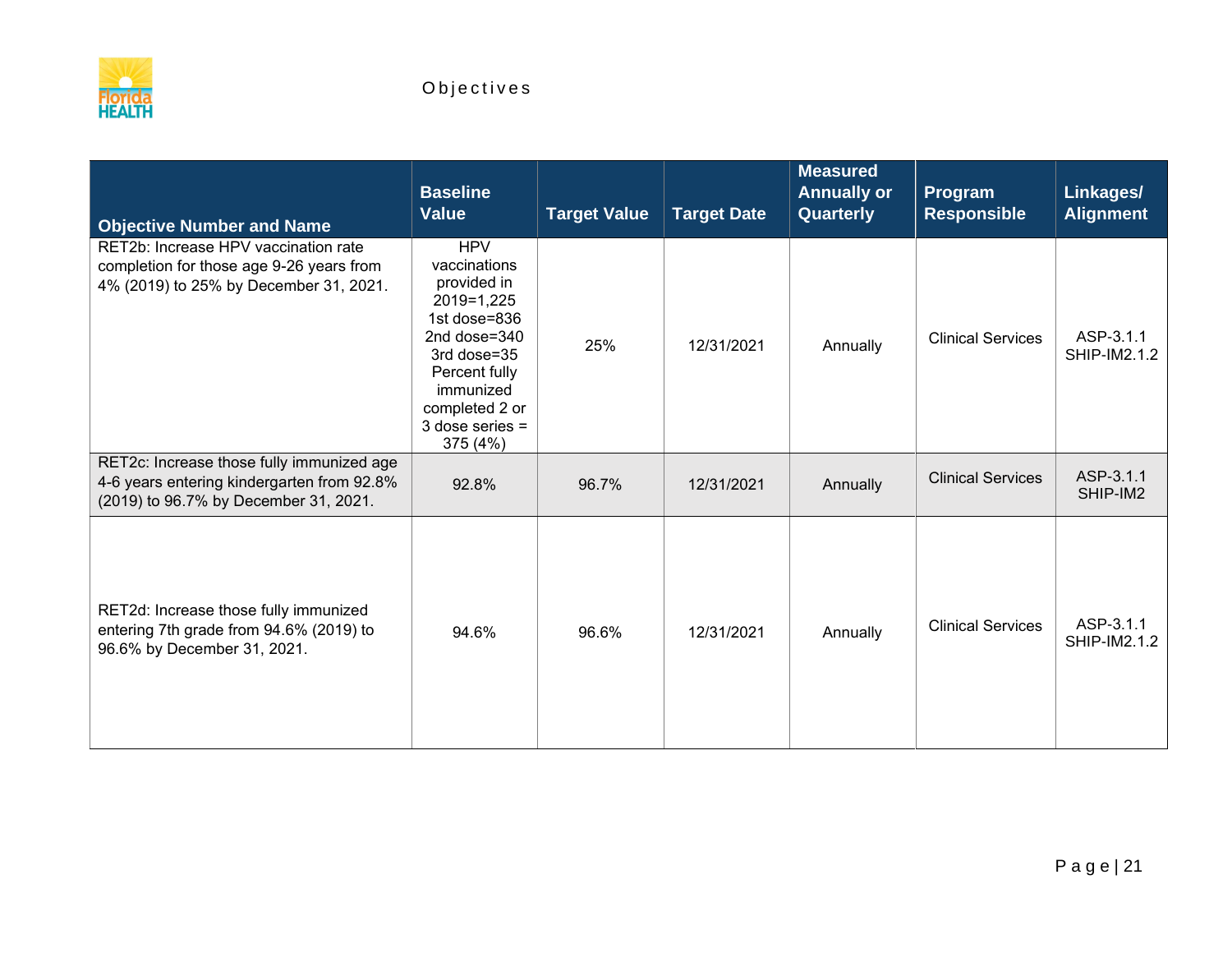

| <b>Objective Number and Name</b>                                                                                                                                                                                                                                                                                            | <b>Baseline</b><br><b>Value</b>                                                                                                                             | <b>Target Value</b>                                                                                                                                               | <b>Target Date</b> | <b>Measured</b><br><b>Annually or</b><br>Quarterly | Program<br><b>Responsible</b>                  | Linkages/<br><b>Alignment</b> |
|-----------------------------------------------------------------------------------------------------------------------------------------------------------------------------------------------------------------------------------------------------------------------------------------------------------------------------|-------------------------------------------------------------------------------------------------------------------------------------------------------------|-------------------------------------------------------------------------------------------------------------------------------------------------------------------|--------------------|----------------------------------------------------|------------------------------------------------|-------------------------------|
| RET3a: Increase the number of partners<br>receiving materials, masks, and/or in-person<br>technical assistance to educate clients on<br>safe practices to prevent the spread of<br>COVID-19 with an emphasis on partners<br>that serve vulnerable populations by 10%,<br>from 254 (6/2020) to 279 by September 30,<br>2021. | 254 (Non-<br>duplicate<br>community<br>partners<br>receiving<br>masks, and in-<br>person<br>assessments<br>conducted with<br>long-term care<br>facilities.) | 279 (Non-<br>duplicate<br>community<br>partners<br>receiving<br>masks in bulk,<br>and in-person<br>assessments<br>conducted with<br>long-term care<br>facilities. | 9/30/2021          | Annually                                           | Community<br>Health<br>Environmental<br>Health | ASP-2.1.7<br>SHIP-HE3         |
| EAP1a: Reduce annual percentage of<br>Career Service and SES employees<br>voluntarily separating from employment with<br>DOH-Volusia for reasons other than<br>retirement from 16.77% (2019) to 12% by<br>December 31, 2020.                                                                                                | 16.77%                                                                                                                                                      | 12%                                                                                                                                                               | 12/31/2020         | Annually                                           | Performance<br>Management                      | ASP-4.1<br>PMQI-9             |
| EAP2a: Improve customer satisfaction<br>scores from 92.6 percent on December 31,<br>2019 to 97.0 percent of agree or strongly<br>agree on overall satisfaction responses by<br>March 31, 2023.                                                                                                                              | 92.6%                                                                                                                                                       | 97.0%                                                                                                                                                             | 3/31/2023          | Quarterly                                          | Performance<br>Management                      | ASP-4.1<br>PMQI-8             |
| EAP3a: Increase DOH-Volusia employees'<br>documented participation in Individual<br>Development Plans from 0% to 20% by<br>March 31, 2023.                                                                                                                                                                                  | 0%                                                                                                                                                          | 20%                                                                                                                                                               | 3/31/2023          | Annually                                           | Performance<br>Management                      | ASP-4.1<br>*WFD-2a            |
| RE1a: Increase the percentage of<br>inspections completed for all regulated<br>entities annually from 85% (2019) to 90%,<br>by September 30, 2021.                                                                                                                                                                          | 85%                                                                                                                                                         | 90%                                                                                                                                                               | 9/30/2021          | Annually                                           | Environmental<br>Health                        | ASP-5                         |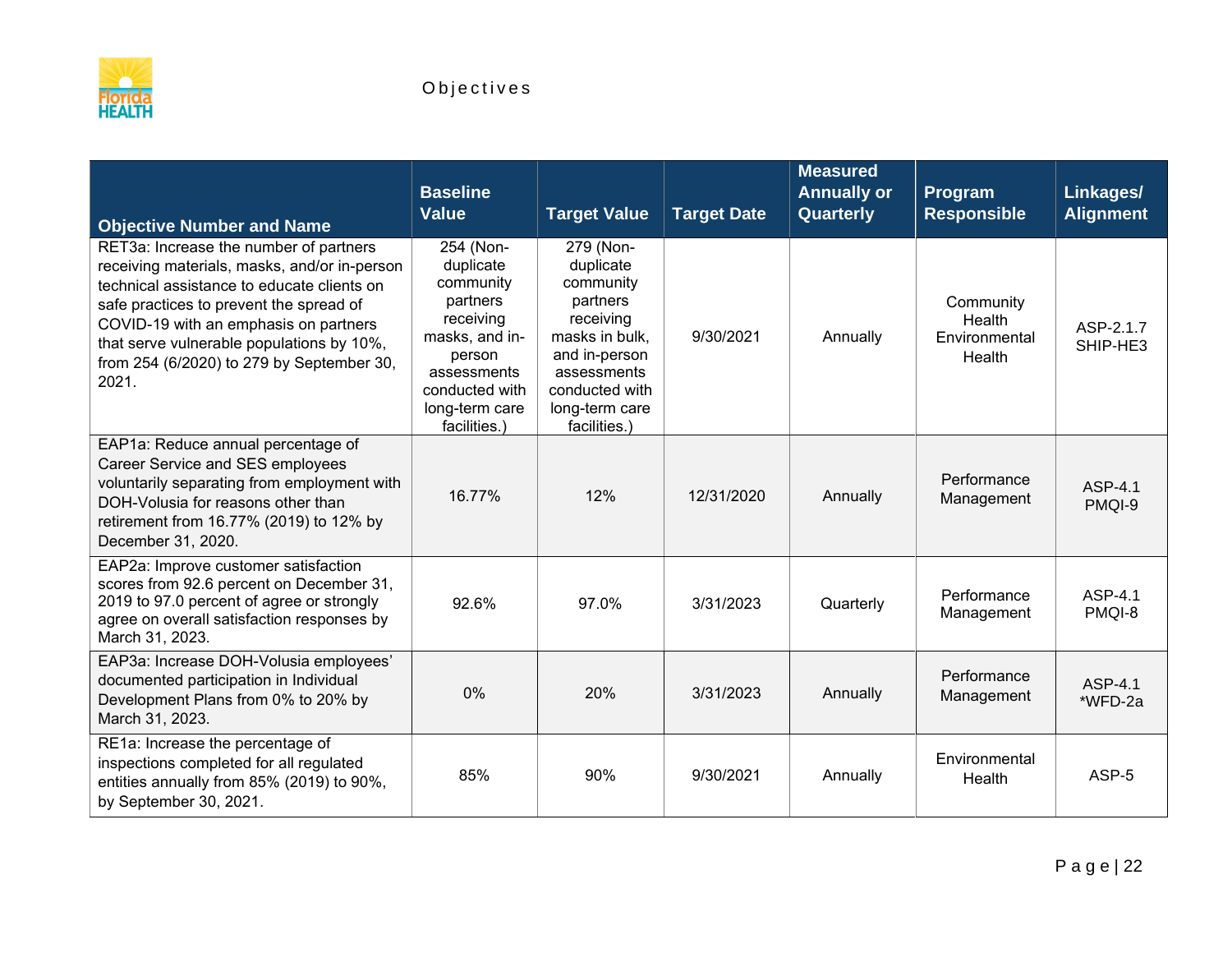

| <b>Objective Number and Name</b>                                                                                                                                                                             | <b>Baseline</b><br><b>Value</b> | <b>Target Value</b> | <b>Target Date</b> | <b>Measured</b><br><b>Annually or</b><br><b>Quarterly</b> | Program<br><b>Responsible</b> | Linkages/<br><b>Alignment</b> |
|--------------------------------------------------------------------------------------------------------------------------------------------------------------------------------------------------------------|---------------------------------|---------------------|--------------------|-----------------------------------------------------------|-------------------------------|-------------------------------|
| RE1b: Increase the percentage of re-<br>inspections within required programmatic<br>timeframes from $60\%$ (2019) to 75% by<br>September 30, 2021.                                                           | 60%                             | 75%                 | 9/30/2021          | Annually                                                  | Environmental<br>Health       | ASP-5                         |
| RE1c: Increase the response time to all<br>nuisance complaints from 87% (2019) to<br>88.5% by September 30, 2021 (percentage<br>is based upon response within 2 business<br>days for all programs combined). | 87%                             | 88.5%               | 9/30/2021          | Annually                                                  | Environmental<br>Health       | ASP-5                         |

**\*SHIP** = State Health Improvement Plan **\*ASP** = Agency Strategic Plan **\*PMQI** = Agency Performance Management Quality Improvement Plan **\*WFD** = DOH-Volusia Workforce Development Plan **\*CHIP** = Community Health Improvement Plan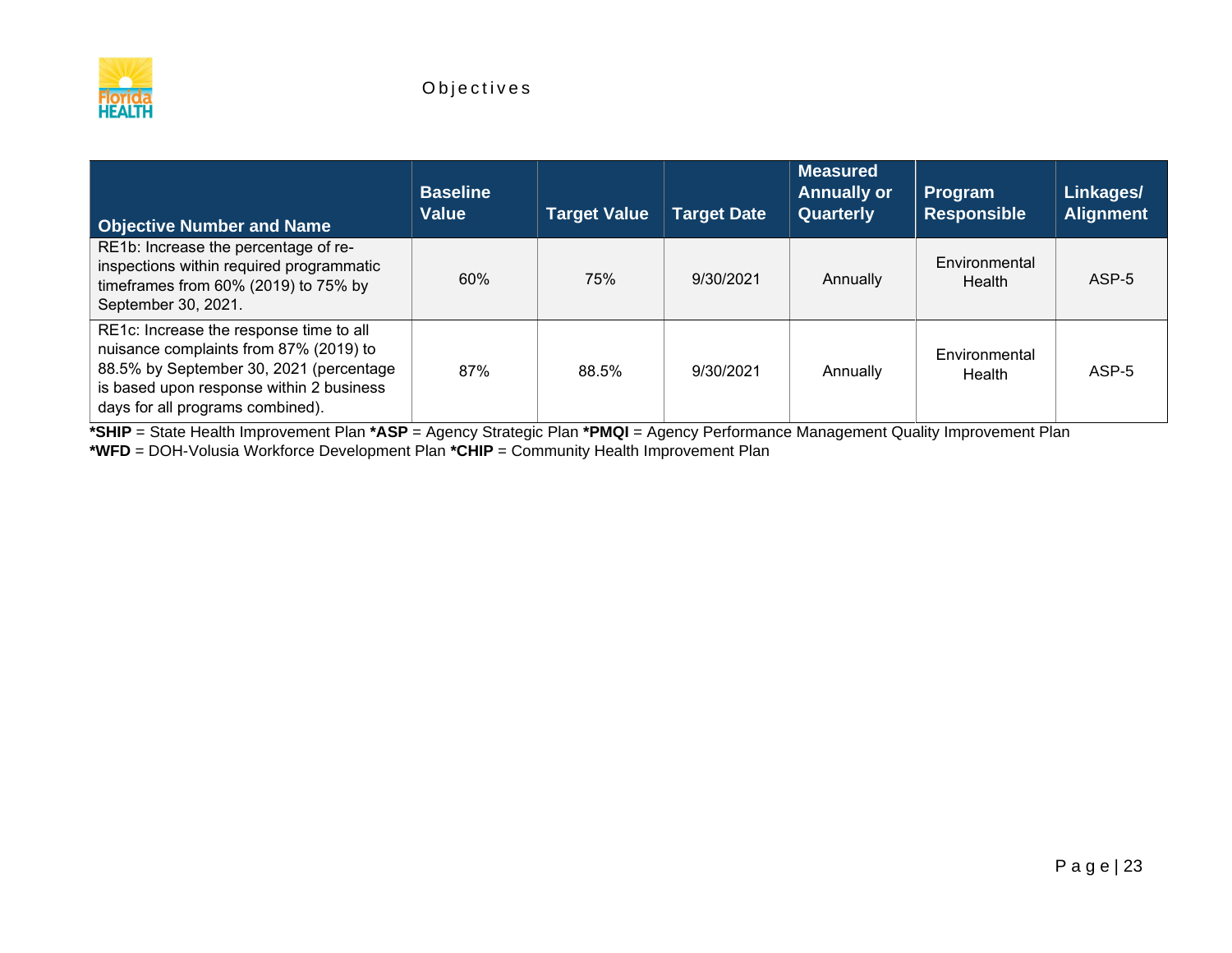

# <span id="page-26-0"></span>**Review Process**

Reviews of the strategic plan take place during the Florida Department of Health in Volusia County PMC meetings. Quarterly, the lead entity for each objective provides updates on objectives that are not on track, not completed, or require a decision. Annually, the leads report progress and status for all objectives.

# <span id="page-26-1"></span>**Summary of Revisions**

The Florida Department of Health in Volusia County PMC will conduct annual reviews of the strategic plan. The council will discuss progress achieved and obstacles encountered for each objective.

The table below depicts revisions made to objectives.

| <b>Revisions</b>                        |                                                                        |                                                                                                                       |  |  |  |
|-----------------------------------------|------------------------------------------------------------------------|-----------------------------------------------------------------------------------------------------------------------|--|--|--|
| <b>Objective/Plan</b><br><b>Section</b> | <b>Revisions to Objective</b>                                          | <b>Rationale for Revisions</b>                                                                                        |  |  |  |
| Alignments                              | ASP linkages added to each objective 11/19/20                          | <b>PHAB</b> requirement                                                                                               |  |  |  |
| HE <sub>1a</sub>                        | Objective target date changed 4/12/2021                                | Revised due to COVID-19                                                                                               |  |  |  |
| HE <sub>1b</sub>                        | Objective target date changed 10/11/2021                               | Revised due to COVID-19                                                                                               |  |  |  |
| HE <sub>1e</sub>                        | Added month and day to target date 10/11/2021                          | Revised to be consistent                                                                                              |  |  |  |
| HE <sub>2a</sub>                        | Target value revised 4/12/2021                                         | Changed to match contract<br>requirements                                                                             |  |  |  |
| HE <sub>2</sub> b                       | Target date revised 4/12/2021<br>Target value changed 10/11/2021       | Revised due to COVID-19                                                                                               |  |  |  |
| HE3a                                    | Objective numbering changed 11/19/20<br>Target date changed 10/11/2021 | Numbering inconsistent<br>Revised due to COVID-19                                                                     |  |  |  |
| LHL1a                                   | Revised objective regarding delivery method of<br>training 4/12/2021   | ELC's do not have the<br>capacity to host virtual<br>learning activities. COVID-<br>19 caused virtual<br>environment. |  |  |  |
| LHL1b                                   | Target date revised 5/10/2021<br>Target date revised 10/11/2021        | Revised due to COVID-19<br>Revised to align with SP<br>cycle                                                          |  |  |  |
| LHL1c                                   | Target date revised 10/11/2021                                         | Revised due to COVID-19                                                                                               |  |  |  |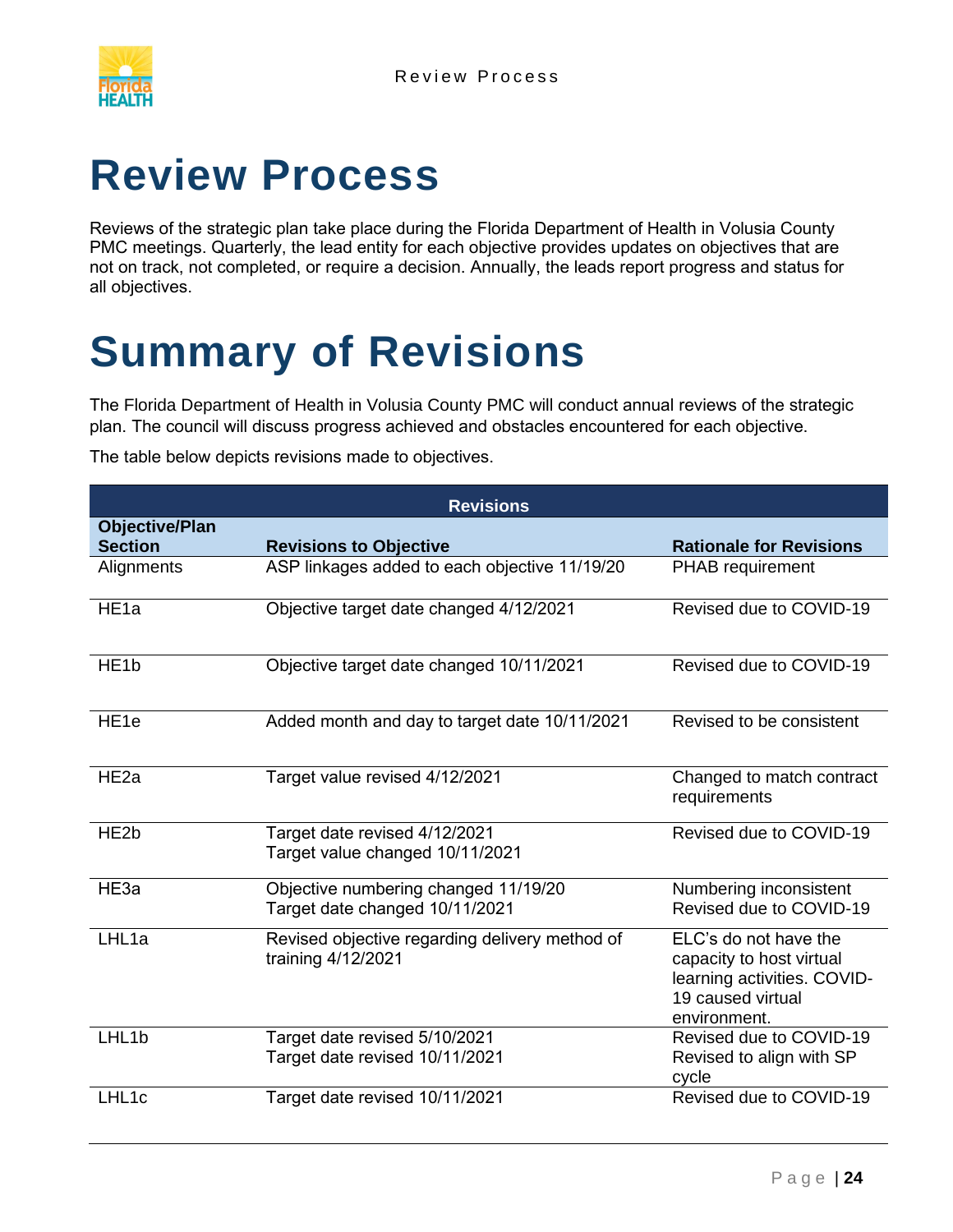

| LHL2a             | Target date revised 10/11/2021                                                                    | Revised to align with SP<br>cycle                                                        |
|-------------------|---------------------------------------------------------------------------------------------------|------------------------------------------------------------------------------------------|
| LHL <sub>2b</sub> | Revised objective and baseline and target values<br>5/10/2021<br>Target date revised 10/11/2021   | Match state's Opioid<br>Dashboard<br>Revised to align with SP<br>cycle                   |
| LHL3a             | Target date revised 10/11/2021                                                                    | Revised to align with SP<br>cycle                                                        |
| LHL4a             | Target date revised 10/11/2021                                                                    | Revised due to COVID-19                                                                  |
| LHL4b             | Target date revised 10/11/2021                                                                    | Revised to align with SP<br>cycle                                                        |
| LHL4c             | Target date revised 10/11/2021                                                                    | Revised to align with SP<br>cycle                                                        |
| LHL4d             | Target date revised 10/11/2021                                                                    | Revised to align with SP<br>cycle                                                        |
| RET <sub>1b</sub> | Target value and target dates revised 5/10/2021<br>Target value and target dates revised 10/11/21 | Revised due to COVID-19<br>Revised to align with SP<br>cycle                             |
| RET <sub>2a</sub> | Delete Objective 5/10/2021                                                                        | No longer receive the<br><b>Tobacco Prevention Grant</b><br>that funds these activities. |
| RET <sub>2b</sub> | Delete tobacco objective 5/12/2021                                                                | No longer receive the<br><b>Tobacco Prevention Grant</b><br>that funds these activities. |
| RET <sub>2b</sub> | Target value changed 10/11/2021                                                                   | Revised due to COVID-19                                                                  |
| RET <sub>3a</sub> | Target date changed 10/11/2021                                                                    | Revised due to COVID-19                                                                  |
| EAP <sub>1a</sub> | Target date changed 10/11/2021                                                                    | Revised to align with SP<br>cycle                                                        |
| EAP <sub>2a</sub> | Target date changed 4/12/2021<br>Target date changed 2/15/2022                                    | Revised due to COVID-19<br>Revised to extend plan                                        |
| EAP3a             | Target date changed 2/15/2022                                                                     | Revised to extend plan                                                                   |
| RE <sub>1a</sub>  | Target date changed 10/11/2021                                                                    | Revised to align with SP<br>cycle                                                        |
| RE <sub>1</sub> b | Target value and date changed 10/11/2021                                                          | Revised to align with SP<br>cycle                                                        |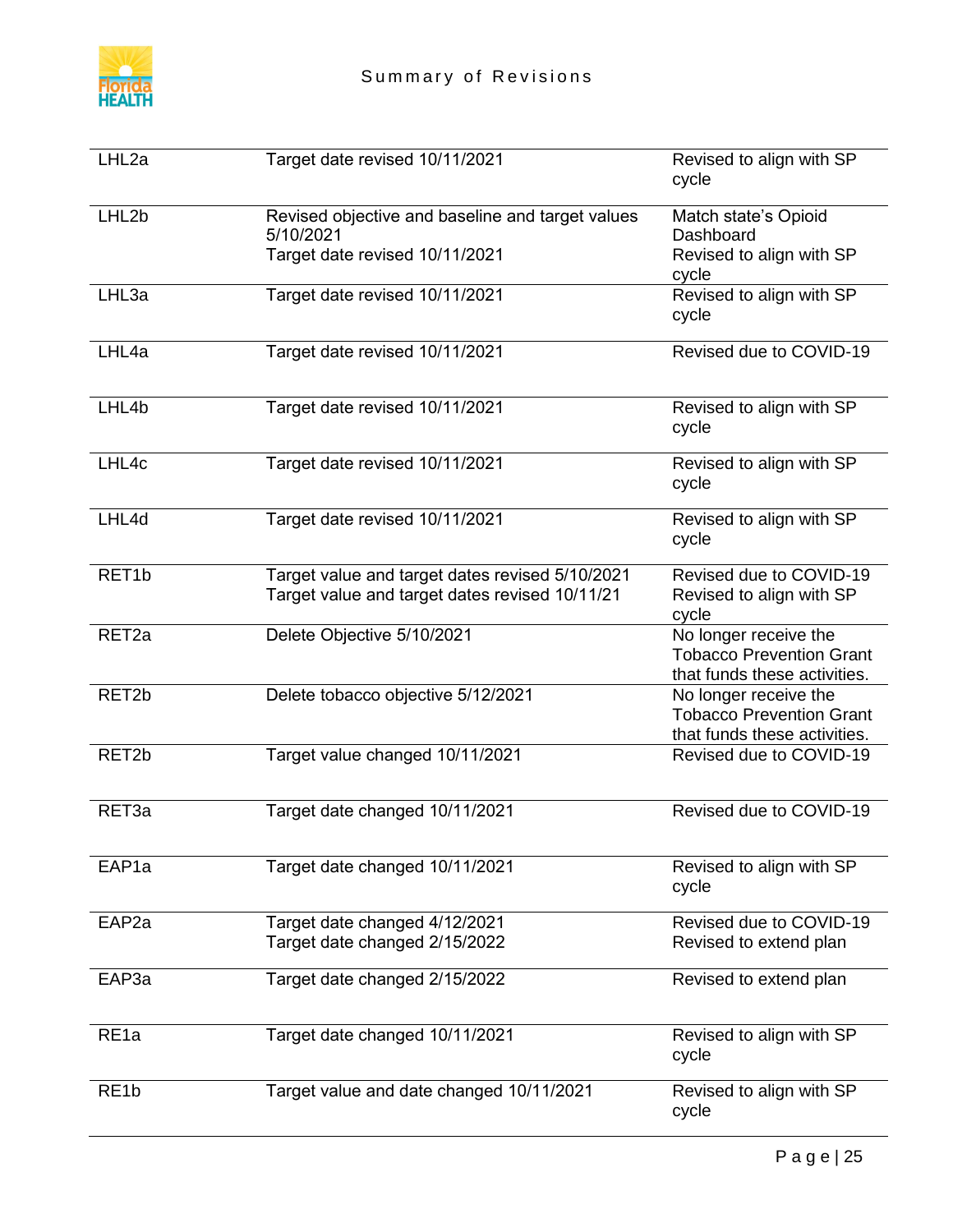

| RE <sub>1c</sub>  | Target value and date changed 10/11/2021                | Revised to align with SP<br>cycle                          |
|-------------------|---------------------------------------------------------|------------------------------------------------------------|
| HE <sub>2c</sub>  | New objective regarding COVID vaccinations<br>4/12/2021 | Vaccinations began 1 year<br>after plan was<br>implemented |
| LHL1c             | New objective - Dental Outreach with ELC<br>4/12/2021   | Replace School-based<br>Sealant Program                    |
| LHL3b             | New objective – Vaccines for persons 65+<br>4/12/2021   | Vaccinations began 1 year<br>after plan was<br>implemented |
| EAP <sub>2a</sub> |                                                         |                                                            |